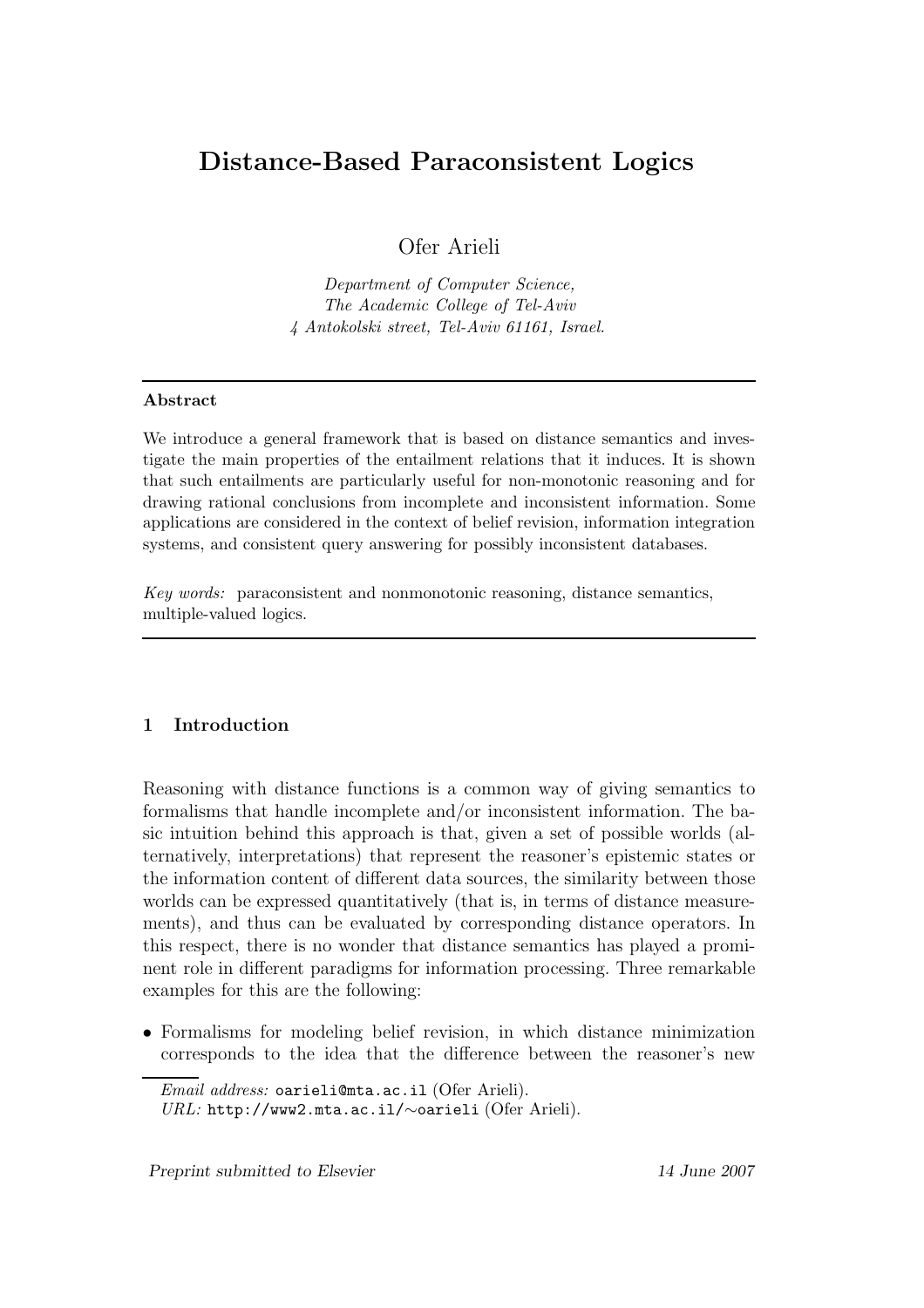state of belief and the old one should be kept as minimal as possible, that is, restricted only to what is really implied by the new information (see, e.g.,  $[26, 29, 36, 46, 50, 59]$ .

- Database integration systems [3,4,10,31,35,47] and merging operators for independent data-sources [40,41], where the basic idea is that the amalgamated information should be kept coherent and at the same time as close as possible to the collective information as it is depicted by the distributed sources.
- Different aspects of social choice theory, in which distance-based consideration are involved. This includes group decision making [43], preference representation [44], and judgment aggregation [30,51].

The goal of this paper is to introduce similar distance considerations in the context of paraconsistent logics, that is: formalisms that tolerate inconsistency and do not become trivial in the presence of contradictions.<sup>1</sup> One could identify at least four parties with different philosophical attitudes to such logics: the traditionalists defend classical logics and deny any need of paraconsistent logics. On the other extreme, the *dialetheists* contend that the world is fundamentally inconsistent and hence the true logic should be paraconsistent. The pluralists view inconsistent structures as fundamental but provisional, and favour their replacement, at least in empirical domains, by consistent counterparts. Finally, the reformists defend consistency in ontological matters, but argue that human knowledge and thinking necessarily requires inconsistency, and hence that classical logic should be replaced by a paraconsistent counterpart. The underlying theme here, following the reformists, is that conflicting data is unavoidable in practice, but it corresponds to inadequate information about the real world, and therefore it should be minimized. As we show below, this intuition is nicely and easily expressed in terms of distance semantics.

The rest of this paper is organized as follows: in the next section we introduce the framework and the family of distance-based entailments that it induces. Then, in Section 3 we consider some basic properties of these entailments and in Section 4 we discuss their applications in relevant areas, such as operators for belief revision and consistent query answering in database systems. In Section 5 we examine extensions to the multiple-valued case and the incorporation of corresponding distance functions. In Section 6 we conclude.

# 2 Distance-based semantics and entailments

The intuition behind our approach is very simple. Suppose, for instance, that a certain set of assumptions  $\Gamma$  consists only of two facts p and q. In this case

<sup>&</sup>lt;sup>1</sup> See [23] and [54]. Some collections of papers on this topic appear, e.g., in [14,20].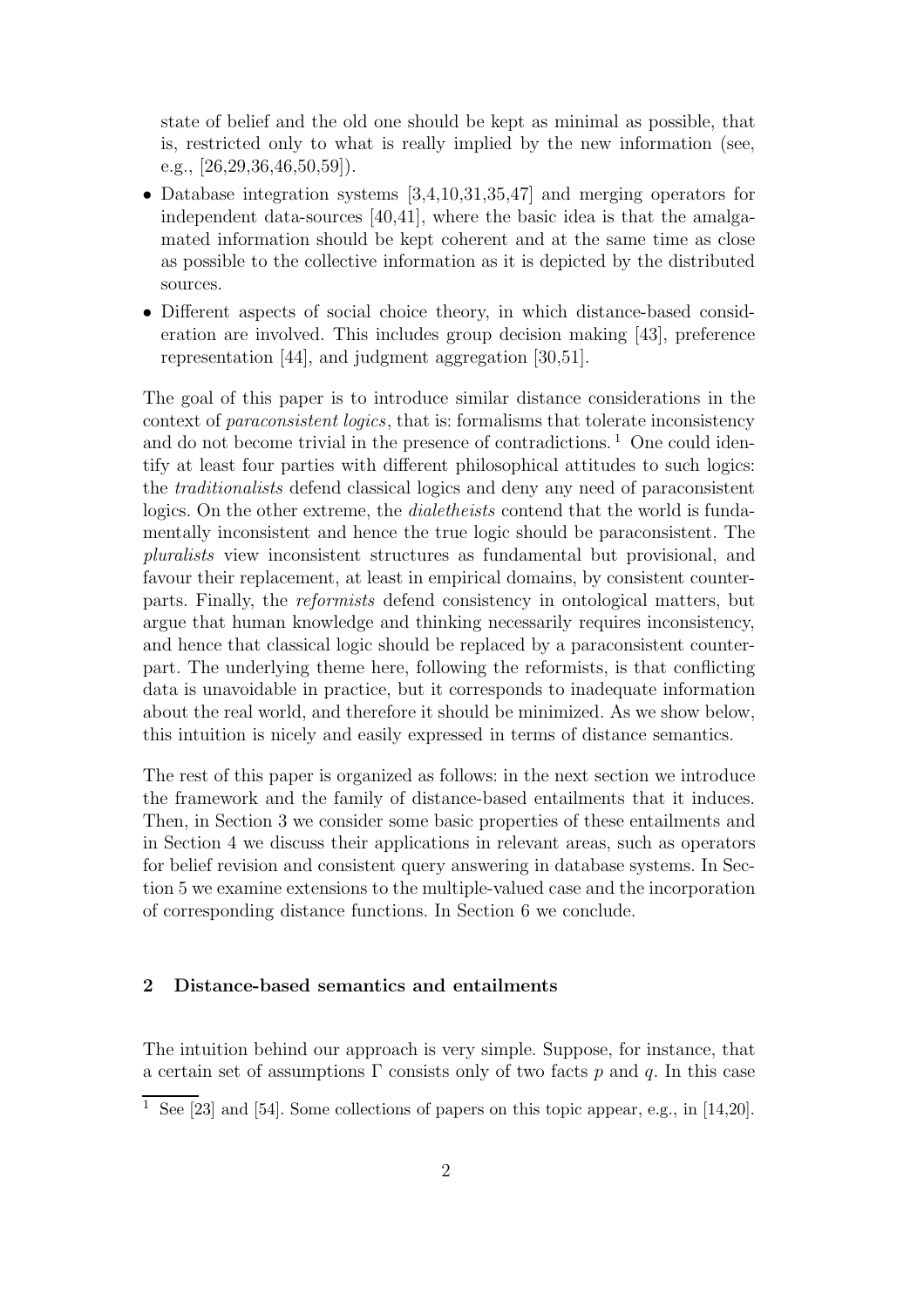it seems reasonable to use the classical entailment for inferring the formulas in the transitive closure of Γ. If we learn now that  $\neg p$  also holds, classical logic becomes useless, as everything classically follows from  $\Gamma' = \Gamma \cup \{\neg p\}.$ The decision how to maintain the inconsistent fragment of  $\Gamma'$  depends on the underlying formalism. For example, most of the belief revision operators prefer more recent information thus conclude  $\neg p$  and exclude p in this case. Alternatively, many merging operators that view  $\Gamma$  and  $\{\neg p\}$  as belief bases of two different sources will retract both  $p$  and  $\neg p$ , and so forth. It is evident, however, that  $\neg q$  should *not* follow from  $\Gamma'$ , as there is no evidence whatsoever that  $q$  is related to any contradictory information. In our context, this is captured by the fact that valuations in which q holds are 'closer' to  $\Gamma'$  (thus are more plausible) than valuations in which  $q$  is falsified. In what follows we formalize this idea.

Given a propositional language  $\mathcal L$  with a finite set Atoms of atomic formulas, the space of the two-valued interpretations on Atoms is denoted  $\Lambda^2$ . In the sequel, we shall consider *finite multisets* of formulas in  $\mathcal{L}$ , called theories. Given such a theory Γ, the set  $\mathsf{Atoms}(\Gamma)$  consists of the atoms that appear in the formulas of Γ. The set of the models of Γ (i.e., the valuations  $\nu$  s.t.  $\nu(\psi)$ =t for every  $\psi \in \Gamma$ ) is denoted  $mod(\Gamma)$ .

**Definition 1** A total function  $d: U \times U \rightarrow \mathbb{R}^+$  is called *pseudo distance* on U if it is symmetric  $(\forall u, v \in U \ d(u, v) = d(v, u))$  and preserves identity  $(\forall u, v \in$ U  $d(u, v) = 0$  iff  $u = v$ ). A distance function on U is a pseudo distance on U that satisfies the triangular inequality  $(\forall u, v, w \in U \, d(u, v) \leq d(u, w) + d(w, v)).$ 

**Example 1** The following functions are distances on  $\Lambda^2$ :

- The Hamming distance:  $d^{H_2}(\nu,\mu) = |\{p \in \text{Atoms} \mid \nu(p) \neq \mu(p)\}|^{2}$ .
- The drastic distance:  $d^U(\nu,\mu) = 0$  if  $\nu = \mu$  and  $d^U(\nu,\mu) = 1$  otherwise.

**Definition 2** A numeric aggregation function f is a total function that accepts a multiset of real numbers and returns a real number. In addition, (a) f is non-decreasing in the values of its argument,<sup>3</sup> (b)  $f({x_1, ..., x_n}) = 0$  iff  $x_1 = \ldots = x_n = 0$ , and (c)  $\forall x \in \mathbb{R}$   $f(\{x\}) = x$ .

In what follows we shall aggregate distance values, which are non-negative numbers. Thus, functions that meet the conditions in Definition 2 are, e.g., a summation or an average of distances (for mean case analysis), the maximal value among distances (which yields a worst case analysis), and so forth.

<sup>&</sup>lt;sup>2</sup> I.e.,  $d^{H_2}(\nu,\mu)$  is the number of atoms p such that  $\nu(p) \neq \mu(p)$ . This function is also known as the Dalal distance [24].

<sup>3</sup> That is, the function value is non-decreasing when an element in the multiset is replaced by a larger element.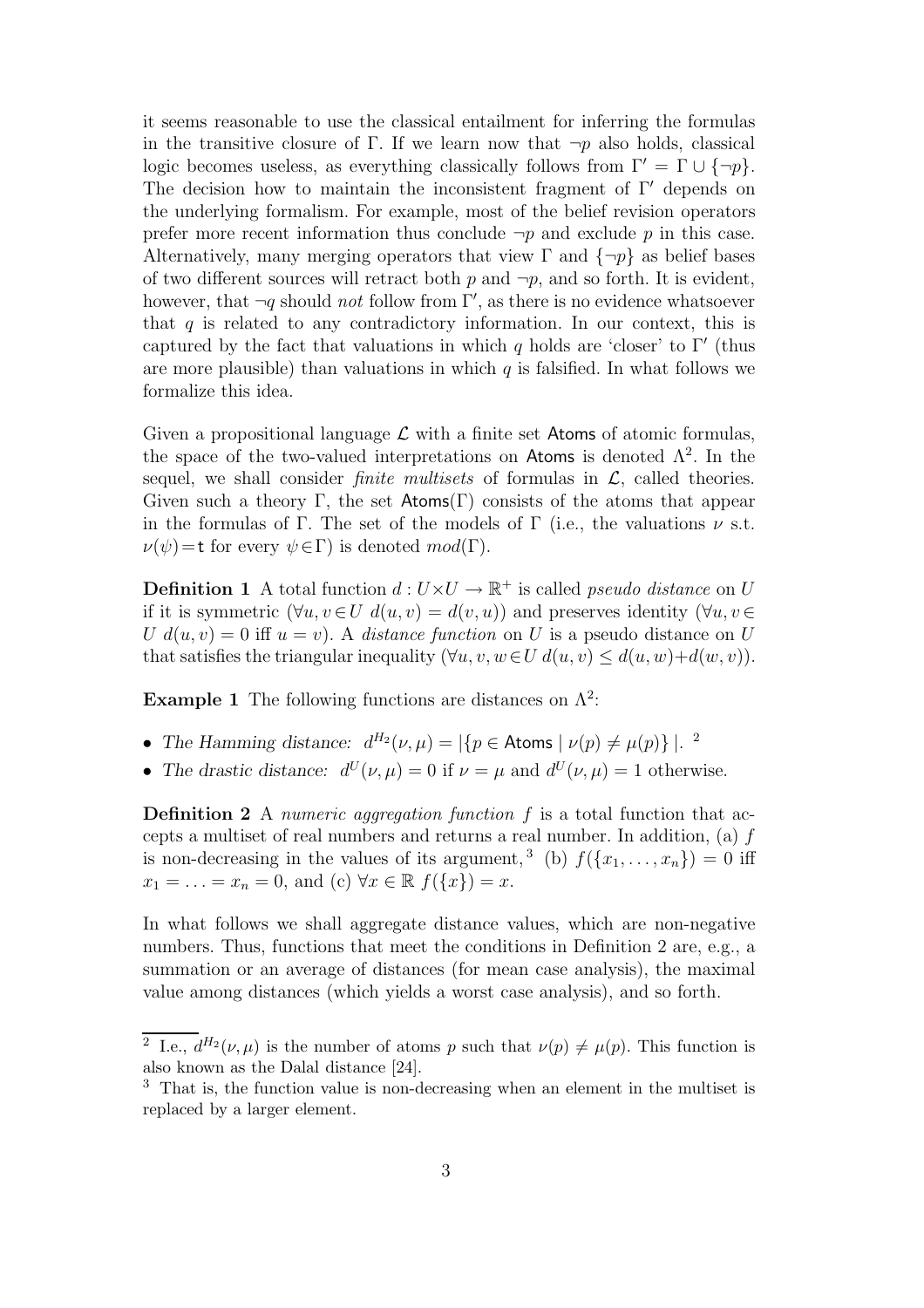**Definition 3** Given a theory  $\Gamma = {\psi_1, \ldots, \psi_n}$ , a two-valued interpretation  $\nu \in \Lambda^2$ , a pseudo-distance d on  $\Lambda^2$ , and an aggregation function f, define the following function on  $\Lambda^2 \times \mathcal{L}$ : <sup>4</sup>

$$
d(\nu, \psi) = \min \{d(\nu, \mu) \mid \mu \in mod(\{\psi\})\}.
$$
<sup>5</sup>

Accordingly, the function  $\delta_{d,f}$  is defined as follows:

$$
\delta_{d,f}(\nu,\Gamma)=f(\{d(\nu,\psi_1),\ldots,d(\nu,\psi_n)\}).
$$

The next definition captures the intuition behind distance semantics that the relevant interpretations of a theory Γ are those that are  $\delta_{d.f}$ -closest to Γ.

**Definition 4** The most plausible valuations of  $\Gamma$  (with respect to a pseudo distance d and an aggregation function f) are the valuations  $\nu$  that belong to the following set:

$$
\Delta_{d,f}^2(\Gamma) = \{ \nu \in \Lambda^2 \mid \forall \mu \in \Lambda^2 \; \delta_{d,f}(\nu,\Gamma) \le \delta_{d,f}(\mu,\Gamma) \}.
$$
<sup>6</sup>

**Note 1** The distance-like function  $\delta_{d,f}$  in Definition 3 is not invariant with respect to the notion of logical equivalence. Yet, according to Definition 4, consistent theories that are logically equivalent share the same most plausible models (cf. Proposition 1 below). Inconsistent theories, on the other hand, are all logically equivalent, so any definition of most plausible models that makes a distinction among such theories cannot preserve logical equivalence. Rather, it should employ some more delicate considerations.

Consider, for instance the theories  $\Gamma_1 = \{p, \neg p\}$ ,  $\Gamma_2 = \{p, p, \neg p\}$ , and two valuations  $\nu_t, \nu_f \in \Lambda^2$ , for which  $\nu_t(p) = \mathsf{t}$  and  $\nu_f(p) = \mathsf{f}$ . Then, when f is the summation or the average function,  $\Delta_{d,f}^2(\Gamma_1) = \{\nu_t, \nu_f\}$ , while  $\Delta_{d,f}^2(\Gamma_2) = \{\nu_t\}.$ This captures the intuition that while  $\Gamma_1$  is totally symmetric,  $\Gamma_2$  contains more quantitative evidence for p than for  $\neg p$  (which is a kind of a 'majority vote consideration' for resolving contradictions; see [41,47] and Section 4.3 below).

Corresponding consequence relations are now defined as follows.

**Definition 5** For a pseudo distance d and an aggregation function  $f$ , define:  $\Gamma \models^2_{d,f} \psi$  if  $\Delta^2_{d,f}(\Gamma) \subseteq mod({\{\psi\}})$ . That is, conclusions should follow from all the most plausible valuations of the premises.

 $\frac{4}{4}$  As usual, we identify the language  $\mathcal{L}$  with its set of formulas. Also, to reduce the amount of notations, we use the same symbol  $(d)$  to denote the pseudo-distance on  $\Lambda^2$  and the induced distance-like function on  $\Lambda^2 \times \mathcal{L}$ . The exact meaning of d will be clear from the context.

<sup>&</sup>lt;sup>5</sup> Below, we exclude classical contradictions in the premises. Alternatively, if  $\psi$  is a contradiction, one may set, for every  $\nu \in \Lambda^2$ ,  $d(\nu, \psi) = |\text{Atoms}|$ .

<sup>6</sup> The superscript '2' denotes the standard two-valued semantics. This indication will be useful in Section 5, where we consider multiple-valued structures.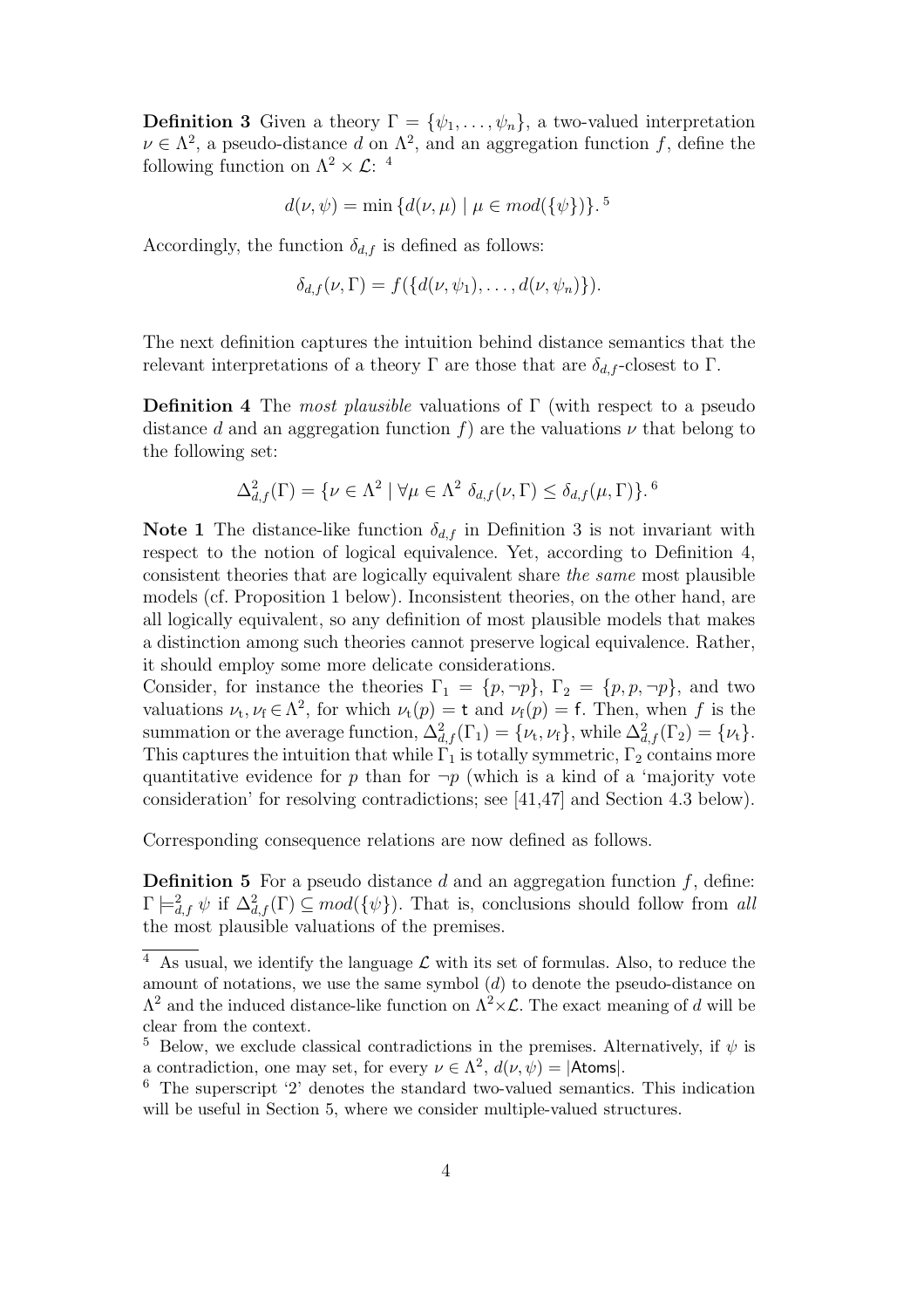**Example 2** Let  $\Gamma = \{p, q, r, \neg p \lor \neg q, r \land s\}$ . This theory is not consistent, and so everything classically follows from it, including, e.g.,  $\neg r$ . This seems to be a very strange conclusion in our case, as r is not part of an inconsistent fragment of Γ, therefore it does not make sense here to conclude its complement. Using distance-based semantics, this anomaly can be lifted. To see this, consider the table in Figure 1 that lists the  $\delta$ -distances between the relevant valuations and Γ according to several common settings.

|         | $\overline{p}$ | $\boldsymbol{q}$ | $\overline{r}$ | $\boldsymbol{s}$ |                | $\delta_{d^U,\Sigma} \bigm  \delta_{d^H2,\Sigma}$ | $\delta_{d^{\rm H}2\rm \underline{max}}$ |
|---------|----------------|------------------|----------------|------------------|----------------|---------------------------------------------------|------------------------------------------|
| $\nu_1$ | t              | t                | t              | t                | $\mathbf{1}$   | $\mathbf{1}$                                      | $\mathbf{1}$                             |
| $\nu_2$ | t              | t                | t              | f                | $\overline{2}$ | $\overline{2}$                                    | 1                                        |
| $\nu_3$ | t              | t                | f              | t                | 3              | 3                                                 | $\mathbf{1}$                             |
| $\nu_4$ | t              | t                | f              | f                | 3              | $\overline{4}$                                    | $\overline{2}$                           |
| $\nu_5$ | t              | f                | t              | t                | $\mathbf{1}$   | $\mathbf{1}$                                      | $\mathbf{1}$                             |
| $\nu_6$ | t              | f                | t              | f                | $\overline{2}$ | $\overline{2}$                                    | 1                                        |
| $\nu_7$ | t              | f                | f              | t                | 3              | $\boldsymbol{3}$                                  | 1                                        |
| $\nu_8$ | t              | f                | f              | f                | 3              | 4                                                 | $\overline{2}$                           |

|            | $\overline{p}$ | $\overline{q}$ | $\boldsymbol{r}$ | $\boldsymbol{s}$ |                  | $\delta_{d^U,\Sigma} \mid \delta_{d^{H_2},\Sigma}$ | $\delta_{d^{H_2}\!\!,\max}$ |
|------------|----------------|----------------|------------------|------------------|------------------|----------------------------------------------------|-----------------------------|
| $\nu_9$    | f              | t              | t                | t                | $\mathbf{1}$     | $\mathbf 1$                                        | 1                           |
| $\nu_{10}$ | f              | t              | t                | f                | $\overline{2}$   | $\overline{2}$                                     | 1                           |
| $\nu_{11}$ | f              | t              | f                | t                | 3                | 3                                                  | 1                           |
| $\nu_{12}$ | f              | t              | f                | f                | 3                | $\overline{4}$                                     | $\overline{2}$              |
| $\nu_{13}$ | f              | f              | t                | t                | $\boldsymbol{2}$ | $\overline{2}$                                     | 1                           |
| $\nu_{14}$ | f              | f              | t                | f                | 3                | 3                                                  | 1                           |
| $\nu_{15}$ | f              | f              | f                | t                | $\overline{4}$   | $\overline{4}$                                     | 1                           |
| $v_{16}$   | f              | f              | f                | f                | 4                | 5                                                  | $\overline{2}$              |

Fig. 1. Interpretations for Γ (Example 2) and their δ-distances from Γ.

Here,  $\Delta^2_{d^U, \Sigma}(\Gamma) = \Delta^2_{d^H2, \Sigma}(\Gamma) = \{\nu_1, \nu_5, \nu_9\}$ , thus  $\Gamma \models^2_{d^U, \Sigma} r$  and  $\Gamma \models^2_{d^H2, \Sigma} r$ , while  $\Gamma \not\models^2_{d^U,\Sigma} \neg r$  and  $\Gamma \not\models^2_{d^H2,\Sigma} \neg r$ . The same thing happens with s, as intuitively expected. Note also that the atoms  $p, q$  that are involved in the inconsistency are not deducible from  $\Gamma$ , nor their complements. The entailment  $\models^2_{d^{H_2}, \max}$ is more cautious; it does not allow to infer neither r nor  $\neg r$  (and similarly neither s nor  $\neg s$  is deducible), but the weaker conclusion  $r \vee s$  is deducible.

# $3$  Reasoning with  $\models^2_{d,f}$

The principle of uncertainty minimization by distance semantics, depicted in Definition 5, is in fact a preference criterion among different interpretations of the premises. In this respect, the formalisms that are defined here may be considered as a certain kind of preferential logics [48,49,57,58], as only 'preferred' valuations (those that are 'as close as possible' to the premises) are taken into consideration for drawing conclusions from the premises.

When a theory is classically consistent, its set of models is not empty, so it seems natural to choose these valuations as the preferred (i.e., most plausible) ones. The following proposition shows that the models of a theory  $\Gamma$  are indeed closest to Γ.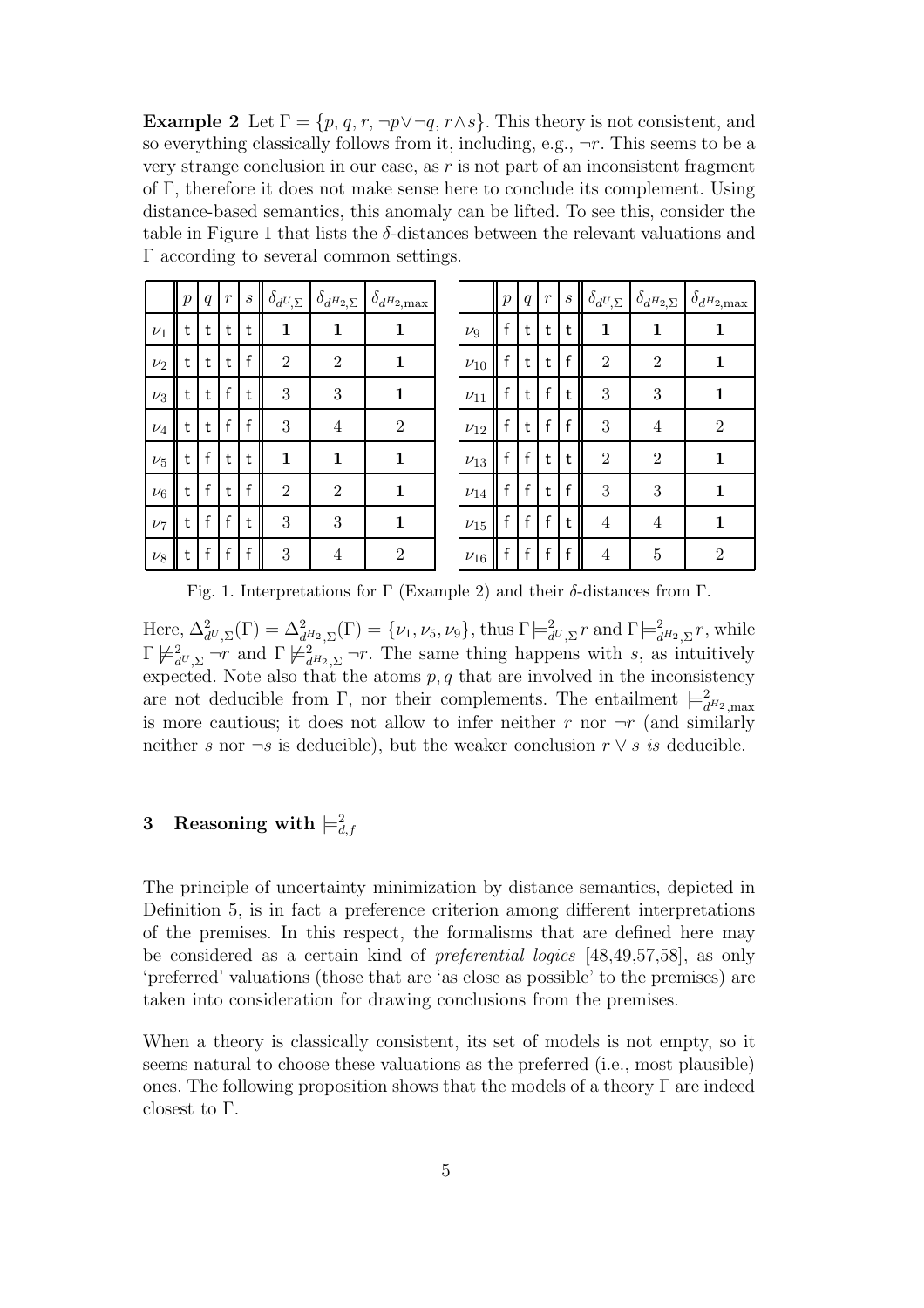**Proposition 1** Let  $\Gamma$  be a consistent theory. For every pseudo distance d and aggregation function f,  $\Delta^2_{d,f}(\Gamma) = mod(\Gamma)$ .<sup>7</sup>

**Proof.** Let  $\Gamma = {\psi_1, \ldots, \psi_n}$ . If  $\nu$  is a model of  $\Gamma$ , then  $d(\nu, \psi_i) = 0$  for every  $1 \leq i \leq n$ , and so  $\delta_{d,f}(\nu,\Gamma) = 0$  as well. Now, since for every valuation  $\mu$ ,  $\delta_{d,f}(\mu,\Gamma) \geq 0$ , necessarily  $\nu \in \Delta^2_{d,f}(\Gamma)$ .

For the converse, suppose that  $\nu$  is not a model of Γ. Then  $\nu$  does not satisfy  $\psi_j$  for some  $1 \leq j \leq n$ , and so  $d(\nu, \psi_j) > 0$ . Now, by conditions (a) and (b) in Definition 2,  $f$  is strictly positive whenever it has at least one strictly positive argument and the other arguments are non-negative. We have, then, that  $\delta_{d,f}(\nu,\Gamma) > 0$ . On the other hand, as  $mod(\Gamma) \neq \emptyset$  there is a model  $\mu$  of  $\Gamma$ , for which  $\delta_{d,f}(\mu,\Gamma) = 0$ . It follows, then, that  $\nu \notin \Delta^2_{d,f}(\Gamma)$ .

Denote by  $\models^2$  the standard entailment of classical logic (that is,  $\Gamma \models^2 \psi$  if every model of  $\Gamma$  satisfies  $\psi$ ). Then:

Corollary 1 For every classically consistent theory  $\Gamma$  and for every formula  $\psi$ ,  $\Gamma \models^2 \psi$  iff  $\Gamma \models^2_{d,f} \psi$ .

**Proof.** Immediate from Proposition 1. ◯

A characteristic property of distance-based entailments is that they are paraconsistent [23,54], namely: unlike classical entailment, contradictory premises do not entail everything (thus they do not have an explosive character):

**Proposition 2** For every pseudo distance d and aggregation function  $f$ ,  $\models_{d,f}^2$ is paraconsistent.

**Proof.** Follows from the fact that for every theory  $\Gamma$ ,  $\Delta_{d,f}^2(\Gamma) \neq \emptyset$  (as the minimal  $\delta_{d,f}$ -distance from  $\Gamma$  over a finite space of interpretations is always obtained). Thus, for every formula  $\psi$  such that there exists a valuation  $\nu \in$  $\Delta_{d,f}^2(\Gamma)$  for which  $\nu(\psi) = f$ , it holds that  $\Gamma \not\models_{d,f}^2 \psi$ .

Paraconsistency also follows from the fact that the set of conclusions of a (not necessarily consistent) theory is always consistent:

Proposition 3 For every pseudo distance d, aggregation function f, theory  $\Gamma$  and formula  $\psi$ , we have that if  $\Gamma \models^2_{d,f} \psi$  then  $\Gamma \not\models^2_{d,f} \neg \psi$ .

**Proof.** Suppose for a contradiction that there is a formula  $\psi$  such that  $\Gamma \models^2_{d,f} \psi$ and  $\Gamma \models^2_{d,f} \neg \psi$  at the same time. Then  $\Delta^2_{d,f}(\Gamma) \subseteq mod({\{\psi\}})$  and  $\Delta^2_{d,f}(\Gamma) \subseteq$  $mod(\{\neg \psi\})$ . Thus,  $\Delta^2_{d,f}(\Gamma) \subseteq mod(\{\psi\}) \cap mod(\{\neg \psi\}) = \emptyset$ , a contradiction to the fact that for every  $\Gamma$ ,  $\Delta^2_{d,f}(\Gamma) \neq \emptyset$  (see the proof of Proposition 2).  $\Box$ 

<sup>&</sup>lt;sup>7</sup> Clearly, the converse is also true: if  $\Gamma$  is not consistent then  $\Delta^2_{d,f}(\Gamma) \neq mod(\Gamma)$ , since  $mod(\Gamma) = \emptyset$  while  $\Delta^2_{d,f}(\Gamma) \neq \emptyset$ .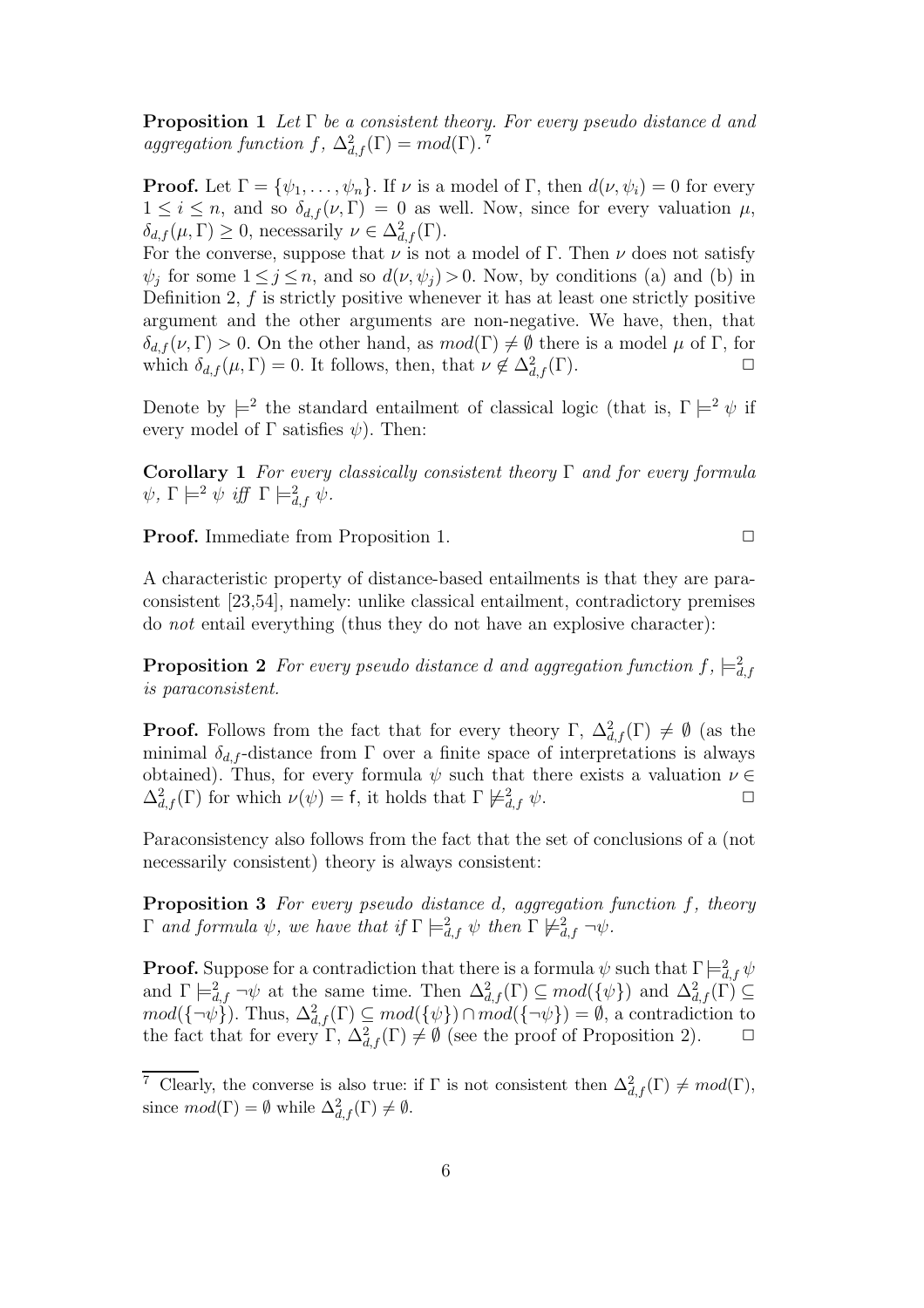Corollary 1 and Proposition 2 (or Proposition 3) imply the following desirable property of  $\models^2_{d,f}$ :

**Corollary 2** For every pseudo distance d and aggregation function  $f$ ,  $\models^2_{d,f}$  is the same as the classical entailment with respect to consistent premises, and is non-trivial otherwise.

For the next propositions we concentrate on unbiased distances:

**Definition 6** A (pseudo) distance d is called unbiased, if for every formula  $\psi$ and interpretations  $\nu_1, \nu_2 \in \Lambda^2$  so that  $\nu_1(p) = \nu_2(p)$  for every  $p \in \text{Atoms}(\{\psi\}),$ it holds that  $d(\nu_1, \psi) = d(\nu_2, \psi)$ .

The last property assures that, given a pseudo distance on  $\Lambda^2$ , the distancelike function that it induces on  $\Lambda^2 \times \mathcal{L}$  depends only on the atoms that appear in the formula, and so this function is not 'biased' by irrelevant atoms. Note, e.g., that the distances in Example 1 are unbiased.

Unbiasedness will be useful in what follows for assuring some desirable properties of the distance-based consequence relations. First, we consider a useful condition for unbiasedness, specified in terms of (pseudo) distances on  $\Lambda^2$ :

**Definition 7** An (unnormalized) fuzzy measure [44] on a finite set S is a mapping  $\mathcal{F}: 2^S \to \mathbb{R}^+$ , such that  $\mathcal{F}(\emptyset) = 0$ , and for every  $A, B \subseteq \mathcal{S}$  if  $A \subseteq B$ then  $\mathcal{F}(A) \leq \mathcal{F}(B)$ .<sup>8</sup>

**Proposition 4** A pseudo distance d on  $\Lambda^2$  is unbiased, if for all  $\nu_1, \nu_2 \in \Lambda^2$ it holds that  $d(\nu_1, \nu_2) = \mathcal{F}(\text{Diff}(\nu_1, \nu_2))$ , where F is a fuzzy measure on Atoms and  $\text{Diff}(\nu_1, \nu_2) = \{p \in \text{Atoms} \mid \nu_1(p) \neq \nu_2(p)\}.$ 

**Proof.** Given a formula  $\psi$  in  $\mathcal{L}$  and two valuations  $\nu_1, \nu_2 \in \Lambda^2$  such that for every  $p \in \text{Atoms}(\{\psi\}) \nu_1(p) = \nu_2(p)$ , we shall show that  $d(\nu_1, \psi) = d(\nu_2, \psi)$ . Indeed, let  $\mu_1^{\min} \in mod(\{\psi\})$  be a valuation so that  $\forall \mu \in mod(\{\psi\})$   $d(\nu_1, \mu_1^{\min}) \le$  $d(\nu_1, \mu)$  and  $\mu_2^{\min} \in mod(\{\psi\})$  a valuation so that  $\forall \mu \in mod(\{\psi\})$   $d(\nu_2, \mu_2^{\min}) \le$  $d(\nu_2, \mu)$ . Consider also the valuations  $\mu_1, \mu_2 \in \Lambda^2$ , defined for every  $p \in$  Atoms as follows:

$$
\mu_1(p) = \begin{cases} \mu_1^{\min}(p) & \text{if } p \in \text{Atoms}(\{\psi\}), \\ \nu_1(p) & \text{if } p \notin \text{Atoms}(\{\psi\}), \end{cases}
$$

and

$$
\mu_2(p) = \begin{cases} \mu_1^{\min}(p) & \text{if } p \in \text{Atoms}(\{\psi\}), \\ \nu_2(p) & \text{if } p \notin \text{Atoms}(\{\psi\}). \end{cases}
$$

<sup>8</sup> Normalized fuzzy measures are obtained by setting their range to the unit interval and requiring that  $\mathcal{F}(\mathcal{S}) = 1$ . As in [44], we find the unnormalized version of this concept more convenient.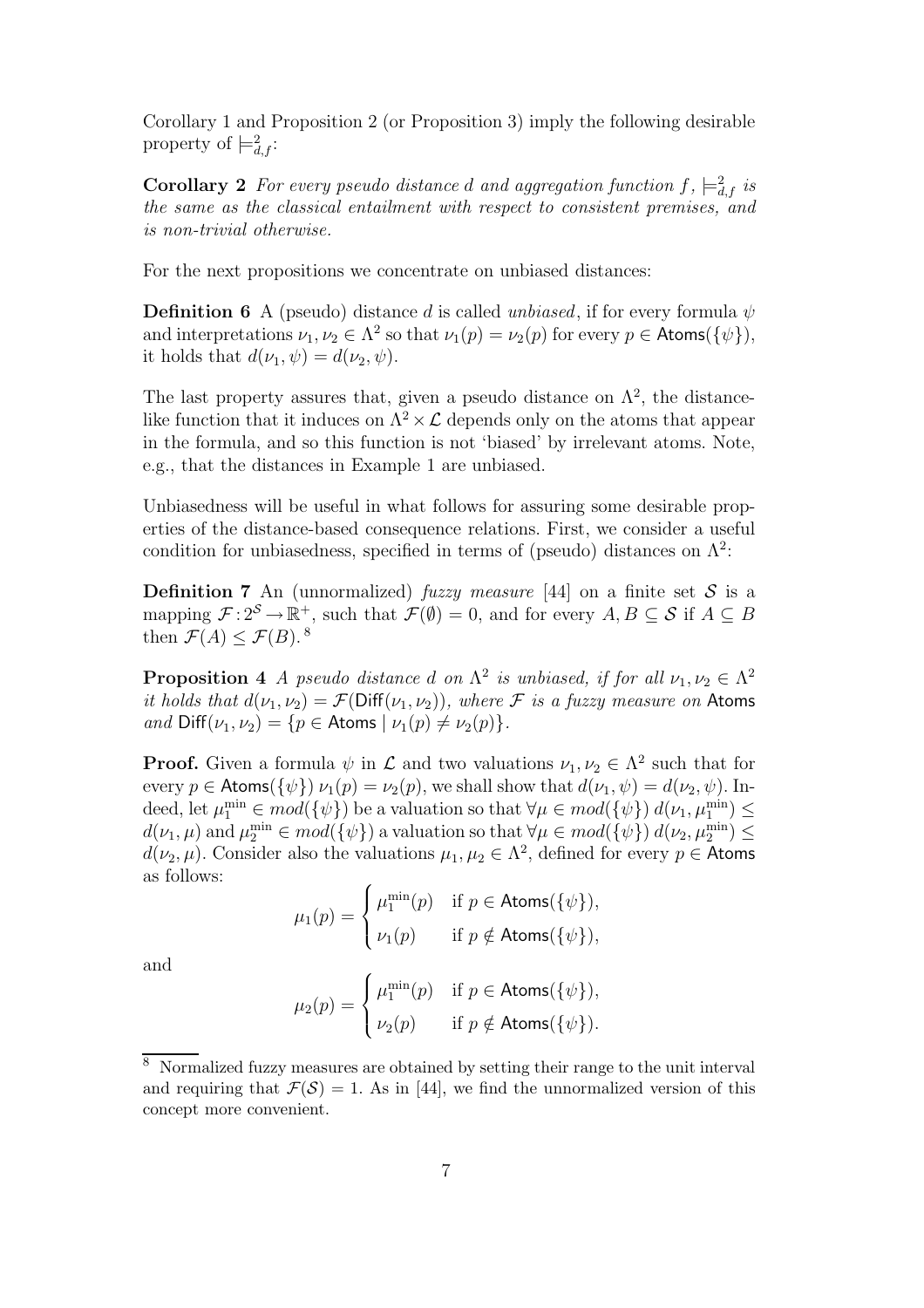Now, as  $\mu_1$  and  $\mu_1^{\min}$  are identical on  $\mathsf{Atoms}(\{\psi\})$ , we have that  $\mu_1 \in mod(\{\psi\})$ , thus  $\mathcal{F}(\text{Diff}(\nu_1, \mu_1^{\min})) = d(\nu_1, \mu_1^{\min}) \leq d(\nu_1, \mu_1) = \mathcal{F}(\text{Diff}(\nu_1, \mu_1)).$  On the other hand, by the definitions of these interpretations,  $\text{Diff}(\nu_1, \mu_1) \subseteq \text{Diff}(\nu_1, \mu_1^{\min})$ and as F is a fuzzy measure,  $\mathcal{F}(\text{Diff}(\nu_1,\mu_1)) \leq \mathcal{F}(\text{Diff}(\nu_1,\mu_1^{\min}))$ . Combining these two facts we have, therefore, that  $\mathcal{F}(\text{Diff}(\nu_1,\mu_1)) = \mathcal{F}(\text{Diff}(\nu_1,\mu_1^{\min}))$ . Denote now by  $\nu^{\downarrow S}$  the restriction of  $\nu$  to the atomic formulas in S. Then, by the considerations above, we have:

$$
d(\nu_1, \psi) = d(\nu_1, \mu_1^{\min})
$$
  
=  $\mathcal{F}(\text{Diff}(\nu_1, \mu_1^{\min})) = \mathcal{F}(\text{Diff}(\nu_1, \mu_1))$   
=  $\mathcal{F}(\text{Diff}(\nu_1^{\text{lAtoms}(\{\psi\})}, \mu_1^{\text{lAtoms}(\{\psi\})}))$   
=  $\mathcal{F}(\text{Diff}(\nu_2^{\text{lAtoms}(\{\psi\})}, \mu_1^{\text{lAtoms}(\{\psi\})}))$   
=  $\mathcal{F}(\text{Diff}(\nu_2^{\text{lAtoms}(\{\psi\})}, \mu_2^{\text{lAtoms}(\{\psi\})}))$   
=  $\mathcal{F}(\text{Diff}(\nu_2, \mu_2)) = d(\nu_2, \mu_2)$   
 $\geq d(\nu_2, \mu_2^{\min}) = d(\nu_2, \psi).$ 

Similarly, by symmetric considerations,  $d(\nu_2, \psi) \geq d(\nu_1, \psi)$ . Thus,  $d(\nu_1, \psi) =$  $d(\nu_2, \psi)$ .

Unbiasedness allows us to strengthen Proposition 2, as in this case a nontautological formula never follows from a theory unless they share propositional atoms.

Proposition 5 Let d be an unbiased pseudo distance and f an aggregation function. Suppose that  $\Gamma$  is a theory in  $\mathcal L$  and  $\psi$  is a non-tautological formula in  $\mathcal L$  such that  $\mathsf{Atoms}(\Gamma) \cap \mathsf{Atoms}(\{\psi\}) = \emptyset$ . Then  $\Gamma \not\models^2_{d,f} \psi$ .

**Proof.** Let  $\Gamma = \{\psi_1, \ldots, \psi_n\}$  and  $\nu \in \Delta^2_{d,f}(\Gamma)$ . If  $\nu(\psi) = f$  we are done. Otherwise, consider a valuation  $\mu$  that is the same as  $\nu$  on Atoms(Γ) and  $\mu(\psi) = f$ . Such a valuation exists, of-course, since  $\psi$  is not a tautology, the value of  $\mu(\psi)$  depends only on the assignments of  $\mu$  on Atoms( $\{\psi\}$ ), and Atoms(Γ) ∩ Atoms( $\{\psi\}$ ) = Ø. Now, as d is unbiased,  $d(\nu, \psi_i) = d(\mu, \psi_i)$  for every  $\psi_i \in \Gamma$ , thus  $\delta_{d,f}(\nu,\Gamma) = \delta_{d,f}(\mu,\Gamma)$ , and so  $\mu \in \Delta^2_{d,f}(\Gamma)$  as well. Hence,  $\Gamma \not\models^2_{d.f} \psi.$  $\frac{2}{d,f}\psi.$ 

Note 2 Unbiasedness of the pseudo distance is indeed a necessary condition for assuring Proposition 5. To see this, consider the following function on  $\Lambda^2$ :

$$
d_q^U(\nu,\mu) = \begin{cases} 0 & \text{if } \nu = \mu, \\ 1 & \text{if } \nu \neq \mu \text{ and } \nu(q) = \mu(q) = t, \\ 5 & \text{otherwise.} \end{cases}
$$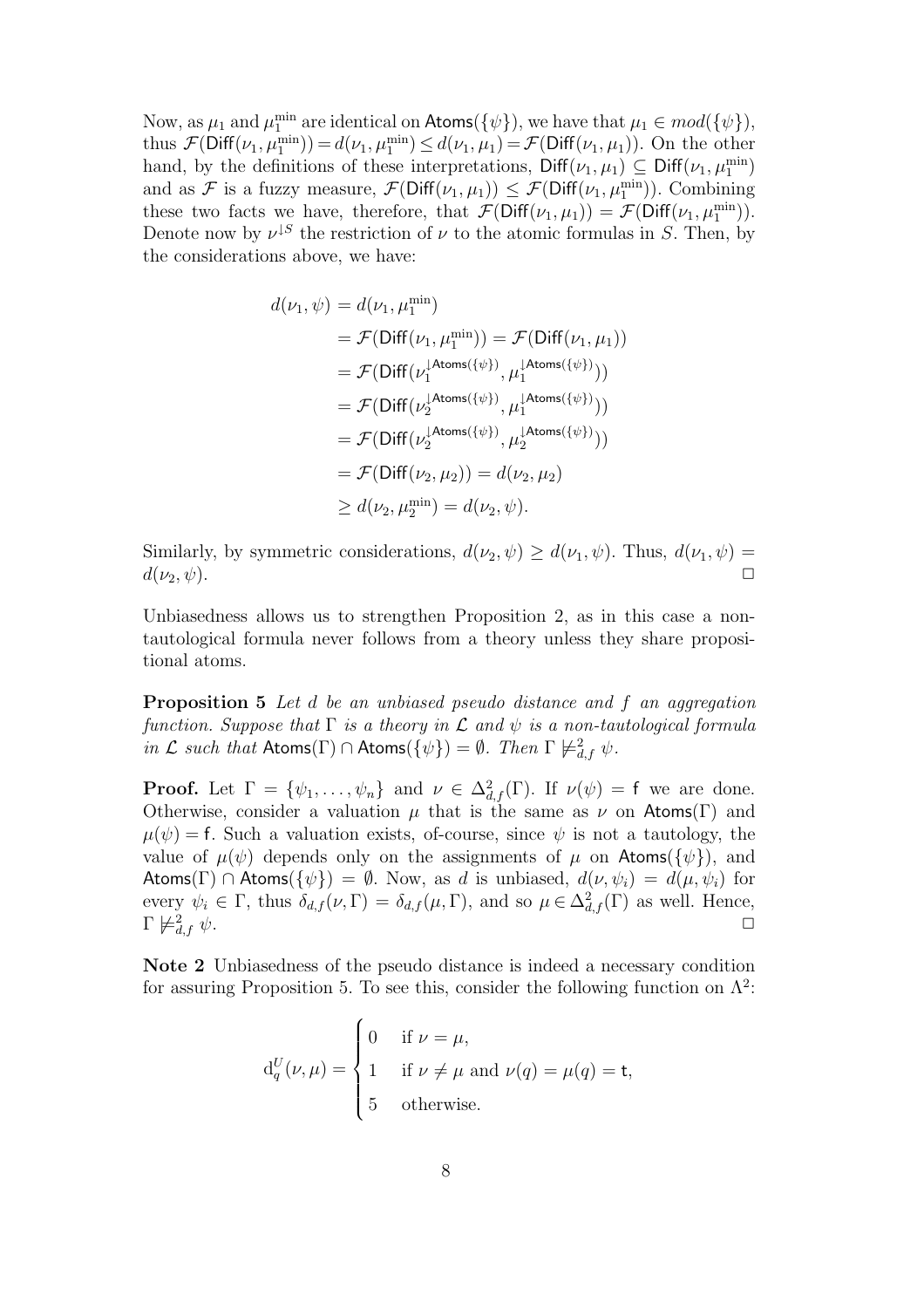Clearly,  $d_q^U$  is a (biased) pseudo distance on  $\Lambda^2$ , and  $\{p, \neg p\} \models^2_{d_q^U, \Sigma} q$ .

Another characteristic property of  $\models^2_{d,f}$  is its non-monotonic nature. According to  $\models_{d,f}^2$ , a formula that is entailed by a certain theory  $\Gamma$  might not necessarily be a consequence of a superset of  $\Gamma$  (cf. monotonicity in Definition 9).<sup>9</sup>

**Proposition 6** For every pseudo distance  $d$  and aggregation function  $f$ ,  $\models^2_{d,f}$ is non-monotonic.

**Proof.** By Corollary 1,  $p \models_{d,f}^2 p$  and  $\neg p \models_{d,f}^2 \neg p$ . By Proposition 3, on the other hand, either  $p, \neg p \not\models^2_{d,f} p$  or  $p, \neg p \not\models^2_{d,f} \neg p$  (or both). Hence, the set of conclusions does not monotonically grow with respect to the size of the premises, and so  $\models^2_{d,f}$  is non-monotonic.  $\Box$ 

Next we show that in many cases non-monotonicity goes along with rationality [45], that is: a reasoner does not have to retract any previous conclusion when learning about a new fact that has no influence on the premises. Borrowing the example in [45], suppose that we know that a certain bird  $b$  can fly, and then we learn that  $b$  is a red bird. As the color of a bird should not affect its flying ability, we still want to retain our previous conclusion that  $b$ can fly.

Note 3 It is important to note that we are using here the notion of rationality in the particular sense mentioned above, which is one of the requirements for 'rational closure' in the sense of Lehmann and Magidor (see [45]). Note, also, that our terminology should not be confused with the notion of rationality in the literature of nonmonotonic reasoning, which is concerned with the satisfaction of the rationality postulate.

**Definition 8** An aggregation function f is hereditary, if  $f(\{x_1, \ldots, x_n\})$  $f({y_1, \ldots, y_n})$  entails  $f({x_1, \ldots, x_n, z_1, \ldots, z_m}) < f({y_1, \ldots, y_n, z_1, \ldots, z_m}).$ 

Remark that hereditary, unlike monotonicity, is defined by strict inequalities. Thus, for instance, summation of distances is hereditary (as distances are non-negative), while the maximum function is not.

Proposition 7 Let d be an unbiased pseudo distance and f a hereditary aggregation function. If  $\Gamma \models^2_{d,f} \psi$  then  $\Gamma, \phi \models^2_{d,f} \psi$  for every formula  $\phi$  such that Atoms( $\Gamma \cup {\psi}$ ) ∩ Atoms( $\{\phi\}$ ) =  $\emptyset$ .

Intuitively, the condition on  $\phi$  in Proposition 7 guarantees that  $\phi$  is 'irrelevant' for  $\Gamma$  and  $\psi$ . The intuitive meaning of Proposition 7 is, therefore, that the reasoner does not have to retract  $\psi$  when learning that  $\phi$  holds.

<sup>&</sup>lt;sup>9</sup> This corresponds to the fact that humans tend to change their mind in light of new information that contradicts previous conclusion(s).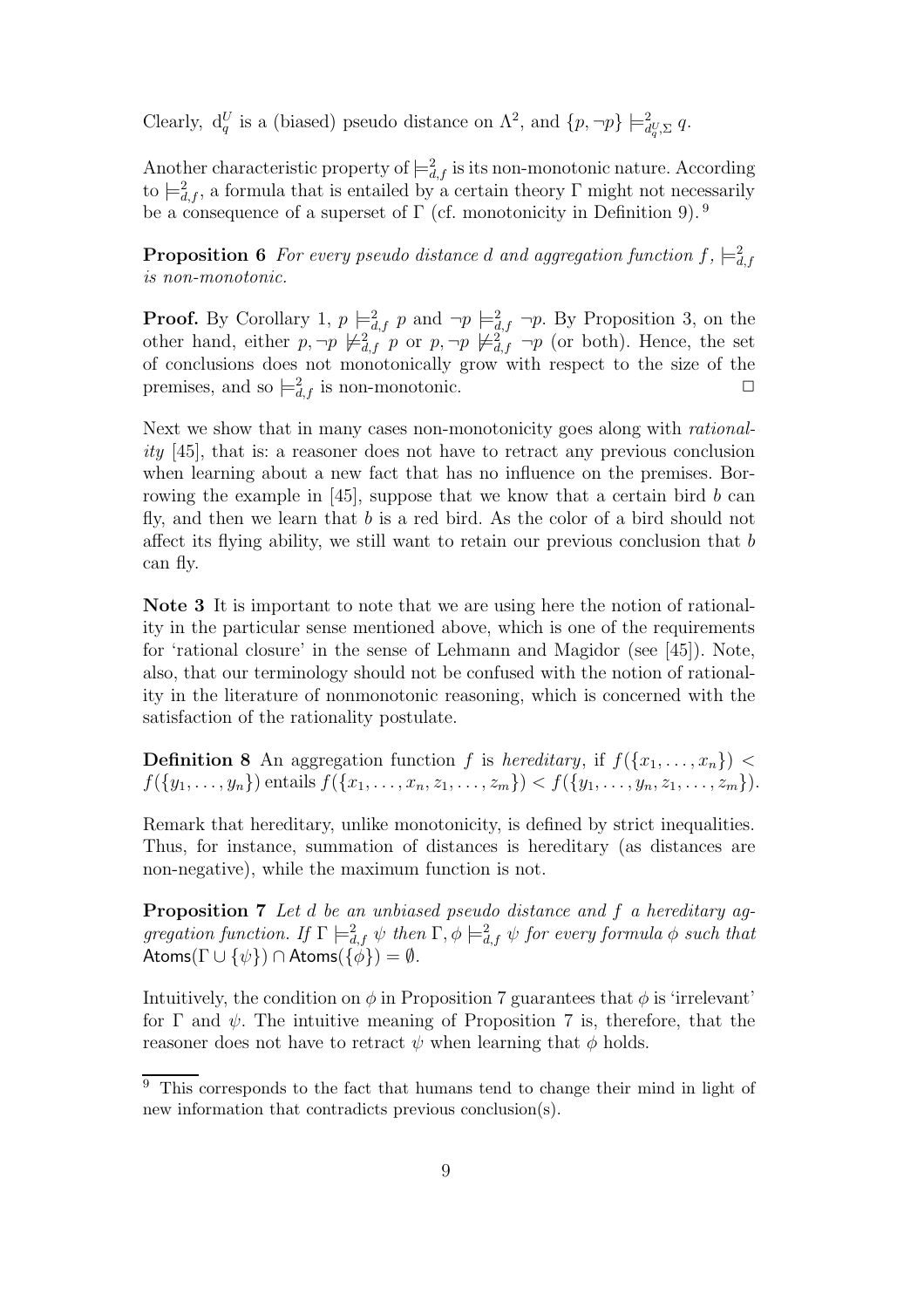**Proof of Proposition 7.** If  $\psi$  is a tautology then the proposition obviously holds. Otherwise, let  $\mu$  be a valuation such that  $\mu(\psi) = f$ . As  $\Gamma \models_{d,f}^2 \psi$ , necessarily  $\mu \notin \Delta^2_{d,f}(\Gamma)$ , and so there is a valuation  $\nu \in \Delta^2_{d,f}(\Gamma)$  for which  $\delta_{d,f}(\nu,\Gamma) < \delta_{d,f}(\mu,\Gamma)$ . Now, assuming that  $\Gamma = {\psi_1,\ldots,\psi_n}$ , we have that  $f({d(\nu, \psi_1), \ldots, d(\nu, \psi_n)} > f({d(\mu, \psi_1), \ldots, d(\mu, \psi_n)})$ . Again,  $\Gamma \models^2_{d,f} \psi$  implies that  $\nu(\psi) = t$ . Now, consider a valuation  $\sigma$ , defined as follows:

$$
\sigma(p) = \begin{cases} \nu(p) & \text{if } p \in \text{Atoms}(\Gamma \cup \{\psi\}), \\ \mu(p) & \text{otherwise.} \end{cases}
$$

Note that  $\sigma(p) = \nu(p)$  for every  $p \in \text{Atoms}(\{\psi\})$ , and so  $\sigma(\psi) = t$  as well. Also, as Atoms( $\Gamma \cup \{\psi\}$ ) ∩ Atoms( $\{\phi\}$ ) =  $\emptyset$ ,  $\sigma(p) = \mu(p)$  for every  $p \in$  Atoms( $\{\phi\}$ ), thus  $\sigma(\phi) = \mu(\phi)$ . Now, since d is unbiased and f is hereditary, we have that

$$
\delta_{d,f}(\sigma, \Gamma \cup \{\phi\}) = f(\{d(\sigma, \psi_1), \dots, d(\sigma, \psi_n), d(\sigma, \phi)\})
$$

$$
= f(\{d(\nu, \psi_1), \dots, d(\nu, \psi_n), d(\mu, \phi)\})
$$

$$
< f(\{d(\mu, \psi_1), \dots, d(\mu, \psi_n), d(\mu, \phi)\})
$$

$$
= \delta_{d,f}(\mu, \Gamma \cup \{\phi\}).
$$

Thus, for every valuation  $\mu$  such that  $\mu(\psi) = f$  there is a valuation  $\sigma$  such that  $\sigma(\psi) = \mathsf{t}$  and  $\delta_{d,f}(\sigma, \Gamma \cup \{\phi\}) < \delta_{d,f}(\mu, \Gamma \cup \{\phi\})$ . It follows that the elements of  $\Delta_{d,f}^2(\Gamma \cup {\phi})$  must satisfy  $\psi$ , and so  $\Gamma, \phi \models_{d,f}^2 \psi$ .

Note that Proposition 7 holds, in particular, when  $\Gamma$  is not consistent. If consistency is assumed, a more general result is obtained:

Proposition 8 Let d be a pseudo distance and f an aggregation function. If  $\Gamma \models^2_{d,f} \psi \text{ and } \Gamma \cup \{\phi\} \text{ is consistent, then } \Gamma, \phi \models^2_{d,f} \psi.$ 

**Proof.** If  $\Gamma \cup \{\phi\}$  is consistent, then so is  $\Gamma$ . Thus, by Corollary 1,  $\Gamma \models^2_{d,f} \psi$ implies that  $\Gamma \models^2 \psi$ , which implies that  $\Gamma, \phi \models^2 \psi$ , and so (Corollary 1 again)  $Γ, φ \models_{d,f}^2 ψ.$  $\partial_{d,f} \psi.$ 

Corollary 3 Let d be a pseudo distance and f an aggregation function. If  $\Gamma \models^2_{d,f} \psi \text{ and } \Gamma \not\models^2 \neg \phi, \text{ then } \Gamma, \phi \models^2_{d,f} \psi.$ 

Another useful property of  $\models^2_{d,f}$  is known as *adaptivity* [12,13]. This property is concerned with the ability to handle contradictory theories in a nontrivial way and at the same time to presuppose a consistency of all the formulas 'unless and until proven otherwise'. Consequence relations with this property adapt to the specific inconsistencies that occur in the theories. For instance, the Disjunctive Syllogism should *not* be applied for concluding q from  $\{p, \neg p, \neg p \lor \neg p\}$ q}. On the other hand, in the case of  $\{p, \neg p, r, \neg r \lor q\}$ , applying the Disjunctive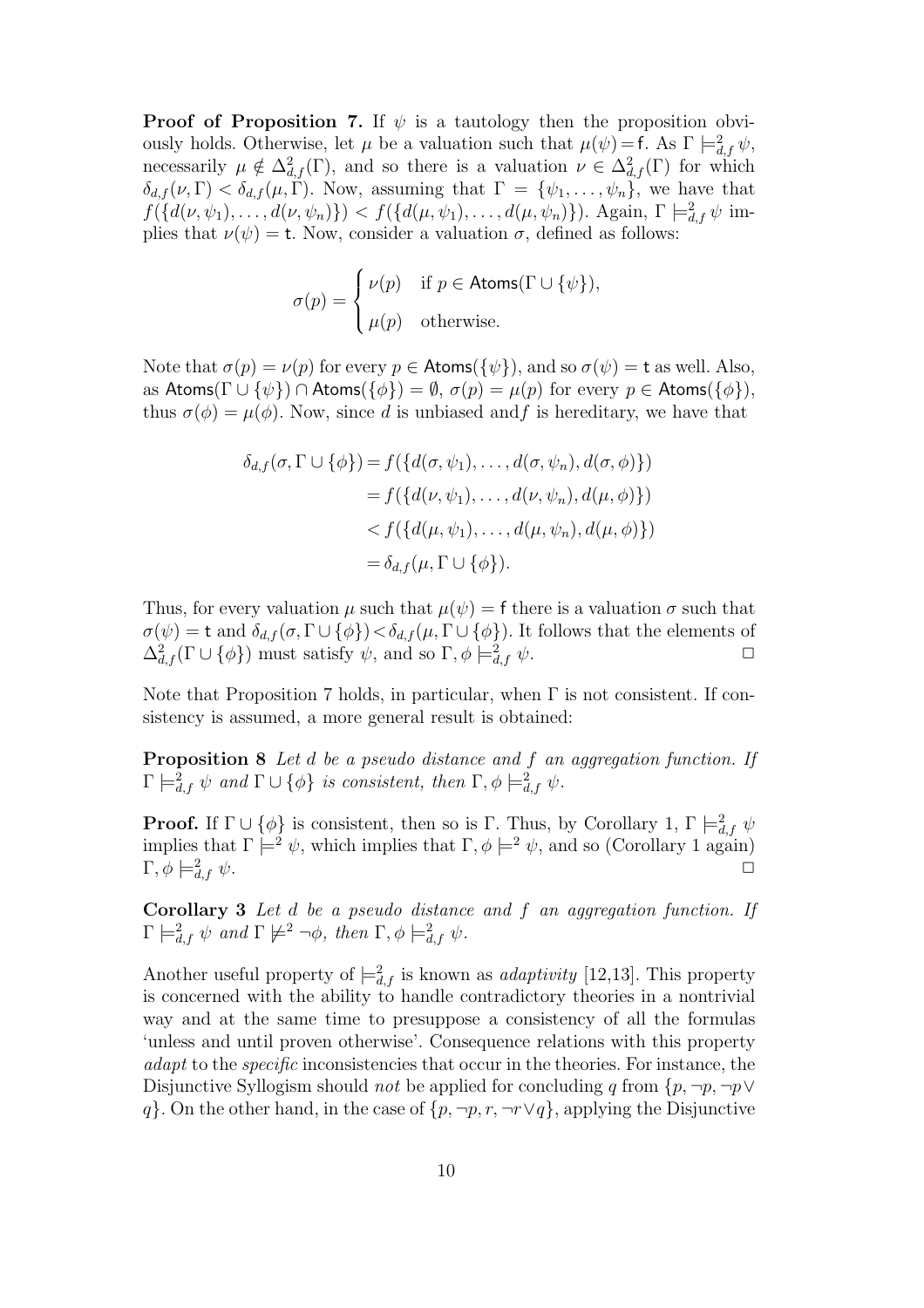Syllogism on r and  $\neg r \lor q$  may be justified by the fact that the subset of formulas on which the Disjunctive Syllogism is applied is not affected by the inconsistency of the whole theory, therefore inference rules that are classically valid can be applied to it.

The following proposition shows that  $\models^2_{d,f}$  is adaptive when d is unbiased and f is hereditary: if a given theory can be split up to a consistent and an inconsistent parts, then every assertion that is not related to the inconsistent part, and that classically follows from the consistent part, is entailed by the whole theory.

**Proposition 9** Let d be an unbiased pseudo distance and f a hereditary aggregation function. Suppose that  $\Gamma$  is a theory that can be represented as  $\Gamma' \cup \Gamma''$ , where  $\Gamma'$  is a classically consistent theory and  $\mathsf{Atoms}(\Gamma') \cap \mathsf{Atoms}(\Gamma'') = \emptyset$ . Then for every formula  $\psi$  such that Atoms( $\{\psi\}$ ) ∩ Atoms( $\Gamma''$ ) =  $\emptyset$ , it holds that if  $\Gamma' \models^2 \psi$  then  $\Gamma \models^2_{d,f} \psi$ .

**Proof.** If  $\Gamma' \models^2 \psi$ , then by Corollary 1,  $\Gamma' \models^2_{d,f} \psi$ . Now, as  $\mathsf{Atoms}(\Gamma' \cup \{\psi\}) \cap$ Atoms(Γ'') =  $\emptyset$ , we have, by Proposition 7, that  $\Gamma \models^2_{d,f} \psi$ .  $\partial_{d,f}^2 \psi$ .

Note 4 The condition on the aggregation function in Proposition 9 is indeed necessary. To see this consider, for instance, the theory  $\Gamma$  in Example 2. This theory can be partitioned to a consistent subtheory  $\Gamma' = \{r, r \wedge s\}$  and an inconsistent subtheory  $\Gamma'' = \{p, q, \neg p \lor \neg q\}$ . Also,  $\mathsf{Atoms}(\Gamma') \cap \mathsf{Atoms}(\Gamma'') = \emptyset$ . Yet, although  $\Gamma' \models^2 r$ , we have that  $\Gamma \not\models^2_{d^H,\max} r$ , since max is not a hereditary function. This example also shows that the condition in Proposition 7 on the heredity of  $f$  is necessary for assuring rationality.

**Example 3** By Proposition 9,  $\models_{d^H,\Sigma}^2$  is adaptive, while by Note 4,  $\models_{d^H,\max}^2$  is not adaptive.

We conclude this section by checking to what extent  $\equiv_{d,f}^2$  may be considered as a consequence relation.

**Definition 9** A (Tarskian) *consequence relation* [60] is a relation ⊢ between multisets of formulae and formulae, that satisfies the following conditions:

|      | reflexivity: $\Gamma \vdash \psi$ for every $\psi \in \Gamma$ .                                    |
|------|----------------------------------------------------------------------------------------------------|
|      | monotonicity: if $\Gamma \vdash \psi$ and $\Gamma \subseteq \Gamma'$ then $\Gamma' \vdash \psi$ .  |
| cut: | if $\Gamma_1 \vdash \psi$ and $\Gamma_2, \psi \vdash \phi$ then $\Gamma_1, \Gamma_2 \vdash \phi$ . |

By what we have shown so far about  $\models^2_{d,f}$  it is easy to see that these entailments do not satisfy any property in Definition 9. Indeed, for any  $d$  and f, Proposition 3 shows that either  $p, \neg p \not\models^2_{d,f} p$  or  $p, \neg p \not\models^2_{d,f} \neg p$ , and so  $\models^2_{d,f}$  is not reflexive, Proposition 6 shows that  $\models^2_{d,f}$  is not monotonic, and it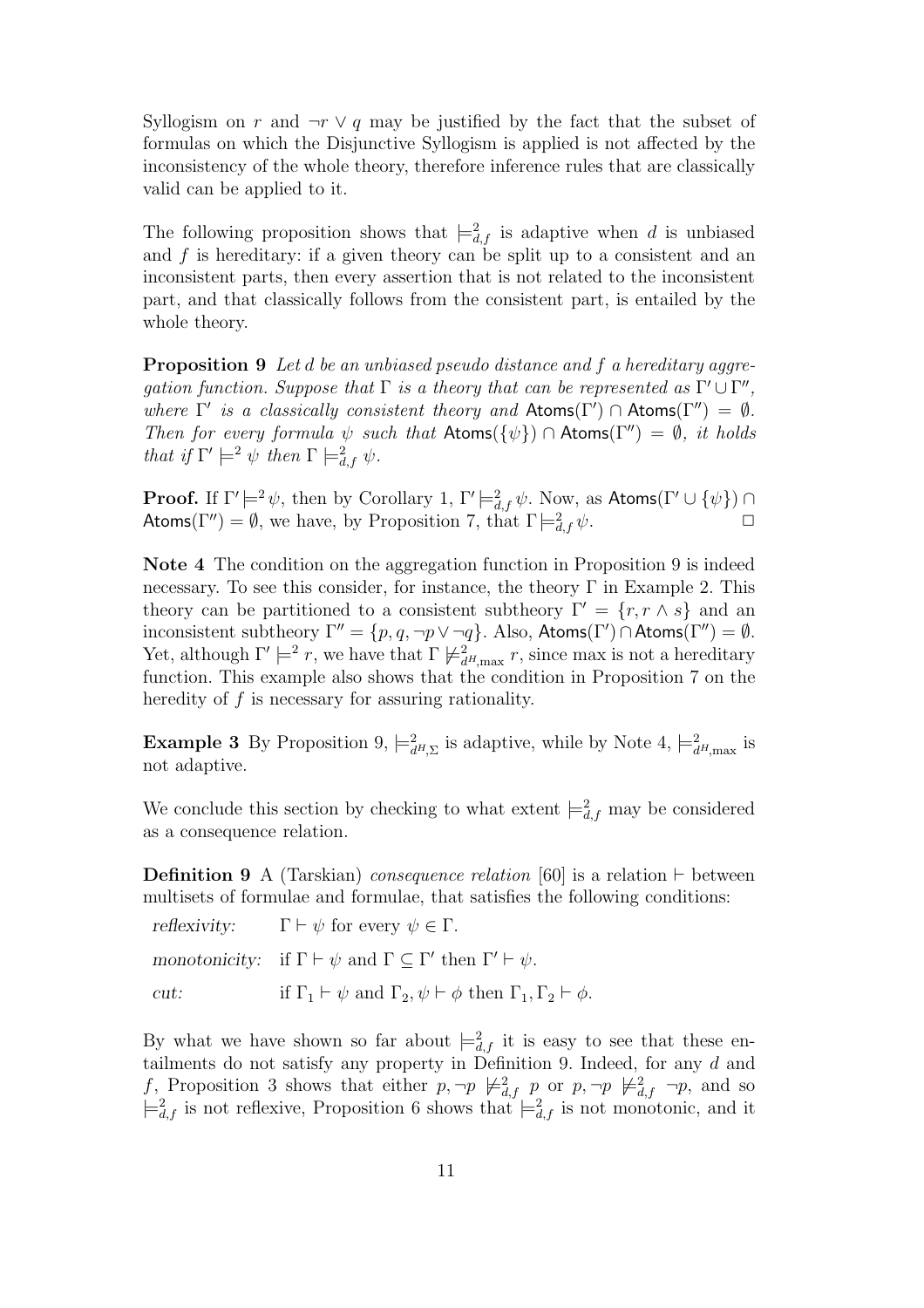is easy to see that the cut rule is violated as well: indeed, if  $p, \neg p \not\models^2_{d,f} q$ , the cut rule is falsified by the facts that, by Corollary 1,  $p \models^2_{d,f} \neg p \stackrel{\sim}{\rightarrow} q$ and  $\neg p, \neg p \rightarrow q \models^2_{d,f} q$ ; Otherwise, if  $p, \neg p \models^2_{d,f} q$ , then by Proposition 3,  $p, \neg p \not\models^2_{d,f} \neg q$ , and this, together with the facts that  $p \models^2_{d,f} \neg p \rightarrow \neg q$  and  $\neg p, \neg p \rightarrow \neg q \models^2_{d,f} \neg q$  (Corollary 1 again) provide a counterexample for the cut rule. However,

- (1) By Corollary 1,  $\models^2$  and  $\models^2_{d,f}$  are identical with respect to consistent premises, and the former is a Tarskian consequence relation.
- (2) Although  $\models^2_{d,f}$  is not a consequence relation in the usual sense, it does satisfy the weaker conditions in Definition 10 below, which guarantee a 'proper behaviour' of nonmonotonic entailments in the presence of inconsistency.

**Notation 1** Denote by  $\Gamma = \Gamma' \oplus \Gamma''$  that  $\Gamma$  can be partitioned to two disjoint subtheories  $\Gamma'$  and  $\Gamma''$  (i.e.,  $\Gamma = \Gamma' \cup \Gamma''$  and  $\text{Atoms}(\Gamma') \cap \text{Atoms}(\Gamma'') = \emptyset$ ).

Definition 10 A *cautious* consequence relation is a relation  $\sim$  between multisets of formulae and formulae, that satisfies the following conditions:

cautious reflexivity: if  $\Gamma = \Gamma' \oplus \Gamma''$  and  $\Gamma'$  is consistent,  $\Gamma \sim \psi$  for all  $\psi \in \Gamma'$ .

cautious monotonicity [34]: if  $\Gamma \hspace{0.2em}\sim\hspace{0.2em} \psi$  and  $\Gamma \hspace{0.2em}\sim\hspace{0.2em}\mid\hspace{0.58em} \phi$ , then  $\Gamma, \psi \hspace{0.2em}\sim\hspace{0.2em}\mid\hspace{0.58em} \phi$ .

cautious cut [42]: if  $\Gamma \sim \psi$  and  $\Gamma, \psi \sim \phi$ , then  $\Gamma \sim \phi$ .

**Proposition 10** For every unbiased pseudo distance d and monotonic hereditary aggregation function  $f$ ,  $\models^2_{d,f}$  is a cautious consequence relation.

Proof. Cautious reflexivity follows from Proposition 9. For cautious monotonicity, let  $\Gamma = \{\gamma_1, \ldots, \gamma_n\}$  and suppose that  $\Gamma \models^2_{d,f} \psi$ ,  $\Gamma \models^2_{d,f} \phi$ , and  $\nu \in \Delta^2_{d,f}(\Gamma \cup {\psi})$ . We show that  $\nu \in \Delta^2_{d,f}(\Gamma)$  and since  $\Gamma \models^2_{d,f} \phi$  this implies that  $\nu \in mod({\{\phi\}})$ . Indeed, if  $\nu \notin \Delta^2_{d,f}(\Gamma)$ , there is a valuation  $\mu \in \Delta^2_{d,f}(\Gamma)$  so that  $\delta_{d,f}(\mu,\Gamma) < \delta_{d,f}(\nu,\Gamma)$ , i.e.,  $f(\{d(\mu,\gamma_1),\ldots,d(\mu,\gamma_n)\}) < f(\{d(\nu,\gamma_1),\ldots,d(\nu,\gamma_n)\}).$ Also, as  $\Gamma \models^2_{d,f} \psi$ ,  $\mu \in mod({\{\psi\}})$ , thus  $d(\mu, \psi) = 0$ . By these facts, then,

$$
\delta_{d,f}(\mu, \Gamma \cup \{\psi\}) = f(\{d(\mu, \gamma_1), \dots, d(\mu, \gamma_n), 0\})
$$
  

$$
< f(\{d(\nu, \gamma_1), \dots, d(\nu, \gamma_n), 0\})
$$
  

$$
\leq f(\{d(\nu, \gamma_1), \dots, d(\nu, \gamma_n), d(\nu, \psi)\}) = \delta_{d,f}(\nu, \Gamma \cup \{\psi\}),
$$

a contradiction to  $\nu \in \Delta^2_{d,f}(\Gamma \cup \{\psi\}).$ 

For cautious cut, let again  $\Gamma = \{\gamma_1, \ldots, \gamma_n\}$  and suppose that  $\Gamma \models^2_{d,f} \psi$ ,  $\Gamma, \psi \models^2_{d,f} \phi$ , and  $\nu \in \Delta^2_{d,f}(\Gamma)$ . We have to show that  $\nu \in mod({\{\phi\}})$ . Indeed, since  $\nu \in \Delta^2_{d,f}(\Gamma)$ , we have that for every  $\mu \in \Lambda^2$ ,  $f(\{d(\nu, \gamma_1), \ldots, d(\nu, \gamma_n)\}) \le$  $f({d(\mu, \gamma_1), \ldots, d(\mu, \gamma_n)}).$  Moreover, since  $\Gamma \models^2_{d,f} \psi, \nu \in \text{mod}({\{\psi\}}),$  and so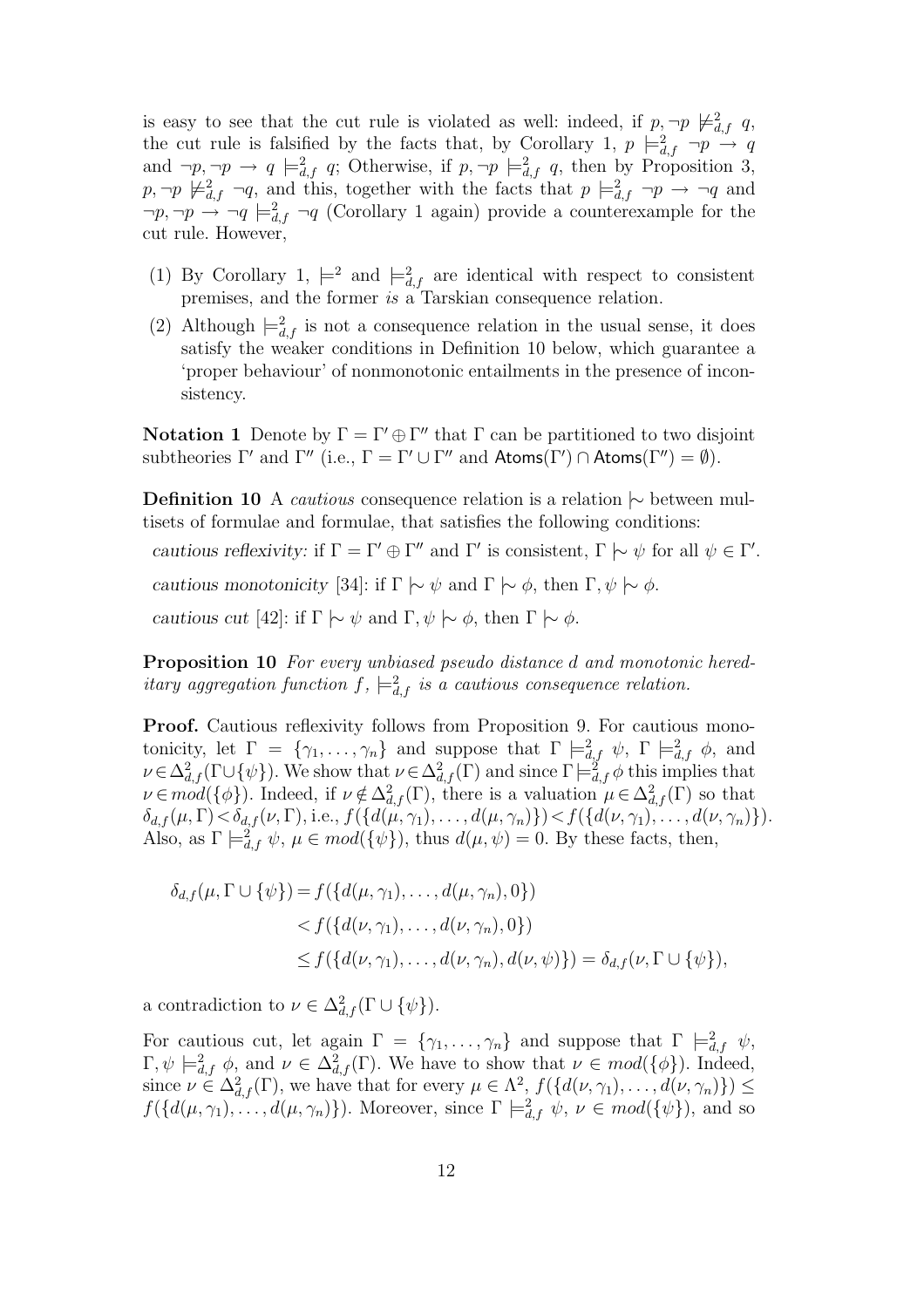$d(\nu, \psi) = 0 \leq d(\mu, \psi)$ . It follows, then, that for every  $\mu \in \Lambda^2$ ,

$$
\delta_{d,f}(\nu, \Gamma \cup \{\psi\}) = f(\{d(\nu, \gamma_1), \dots, d(\nu, \gamma_n), d(\nu, \psi)\})
$$
  
\n
$$
\leq f(\{d(\mu, \gamma_1), \dots, d(\mu, \gamma_n), d(\nu, \psi)\})
$$
  
\n
$$
\leq f(\{d(\mu, \gamma_1), \dots, d(\mu, \gamma_n), d(\mu, \psi)\}) = \delta_{d,f}(\mu, \Gamma \cup \{\psi\}).
$$

Thus,  $\nu \in \Delta^2_{d,f}(\Gamma \cup \{\psi\}),$  and since  $\Gamma, \psi \models \phi$ , necessarily  $\nu \in mod(\{\phi\}).$   $\Box$ 

# 4 Applications

The general form of the distance-based reasoning considered in the previous sections allows us to apply it in several areas. Below, we demonstrate this in the context of three basic operations in information systems: repair (Section 4.1), revision (Section 4.2) and merging (Section 4.3).

# 4.1 Database Repair

**Definition 11** A *database DB* is a pair  $(\mathcal{D}, \mathcal{C})$ , where  $\mathcal{D}$  (the *database in*stance) is a finite set of atoms, and  $\mathcal C$  (the *integrity constraints*) is a finite and consistent set of formulas in  $\mathcal{L}$ .

The meaning of  $\mathfrak D$  is usually determined by the conjunction of its facts, augmented with Reiter's closed world assumption [55], stating that each atomic formula that does not appear in  $\mathfrak D$  is false:  $\mathsf{CWA}(\mathfrak D) = {\neg p \mid p \notin \mathfrak D}.$  A database  $\mathcal{DB} = (\mathfrak{D}, \mathcal{C})$  is thus associated with the following theory:

$$
\Gamma_{\mathcal{DB}} = \mathfrak{D} \cup \text{CWA}(\mathfrak{D}) \cup \mathcal{C}.^{10}
$$

A database  $(\mathfrak{D}, \mathcal{C})$  is *consistent* if all the integrity constraints are satisfied by the database instance, that is:  $\mathfrak{D} \cup \text{CWA}(\mathfrak{D}) \neq^{\mathfrak{D}} \psi$  for every  $\psi \in \mathcal{C}$ . When a database is not consistent, at least one integrity constraint is violated, and so it is usually required to 'repair' the database, i.e., restore its consistency. Clearly, the repaired database instance should be consistent and at the same time as close as possible to  $\mathfrak{D}$ . This can be formally described in our framework as follows: given a pseudo distance  $d$  and an aggregation function  $f$ , we consider

<sup>&</sup>lt;sup>10</sup> In case that  $\mathcal L$  is a first-order language it is usual to add to  $\Gamma_{\mathcal{DB}}$  also the unique name axioms and the domain closure axioms (see [1]).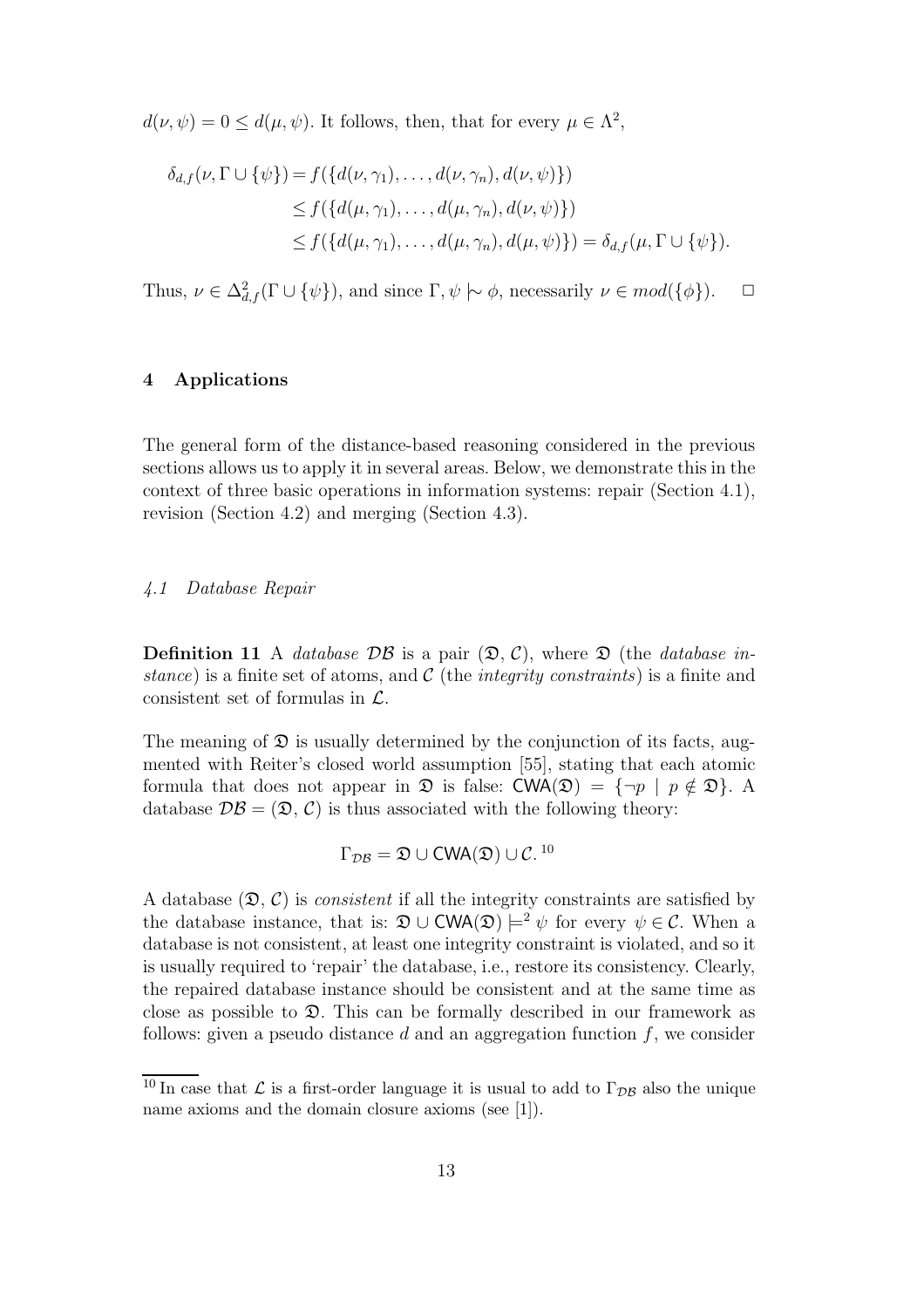for every database  $\mathcal{DB}$  the following set of (most plausible) interpretations:

$$
\Delta_{d,f}^2(\Gamma_{\mathcal{DB}}) = \{ \nu \in mod(\mathcal{C}) \mid \forall \mu \in mod(\mathcal{C})
$$

$$
\delta_{d,f}(\nu, \mathfrak{D} \cup \mathsf{CWA}(\mathfrak{D})) \le \delta_{d,f}(\mu, \mathfrak{D} \cup \mathsf{CWA}(\mathfrak{D})) \}.
$$

This definition is an obvious reproduction of Definition 4, where  $\Lambda^2$  is replaced by  $mod(\mathcal{C})$ . The requirement that the most plausible interpretations of  $\Gamma_{DR}$ should satisfy  $\mathcal C$  reflects the superior position of the integrity constraints over the facts in  $\mathfrak{D}$ . Again, we denote by  $\mathcal{DB} \models^2_{d,f} \psi$  that  $\Delta^2_{d,f}(\Gamma_{\mathcal{DB}}) \subseteq \text{mod}(\{\psi\}).$ 

The definition above of  $\models^2_{d,f}$  is a conservative extension of the usual notion of database entailment, used for defining query answering. Indeed, as it is easily verified, if a database  $\mathcal{DB}$  is consistent, then  $\Delta^2_{d,f}(\Gamma_{\mathcal{DB}}) = mod(\Gamma_{\mathcal{DB}})$ , so in this case  $\mathcal{DB} \models^2 \psi$  iff  $\mathcal{DB} \models^2_{d,f} \psi$ .

Now we can also represent the concept of consistent query answering [3,4,21] in our framework:

**Definition 12** Let  $\mathcal{DB}$  be a (possibly inconsistent) database, and let  $\psi$  be a formula in  $\mathcal{L}$ .

- $\psi$  credulously follows from  $\mathcal{DB}$  if  $\Delta^2_{d,f}(\Gamma_{\mathcal{DB}}) \cap \mathcal{MO}(\{\psi\}) \neq \emptyset$  (i.e.,  $\psi$  is satisfied by *some* most plausible interpretation of  $\Gamma_{\mathcal{DB}}$ ).
- $\psi$  conservatively follows from  $\mathcal{DB}$  if  $\mathcal{DB} \models^2_{d,f} \psi$  (i.e.,  $\psi$  is satisfied by all the most plausible interpretation of  $\Gamma_{\mathcal{DB}}$ ).

**Example 4** Let  $\mathfrak{D} = \{p, r\}$  and  $\mathcal{C} = \{p \rightarrow q\}$ . Here,  $\Gamma_{\mathcal{DB}} = \{p, r, \neg q, p \rightarrow q\}$ . When d is the drastic distance and f is the summation function,  $\Delta_{d,f}^2(\Gamma_{\mathcal{DB}})$  =  $\{\nu_1, \nu_2\}$ , where:  $\nu_1(p) = \mathsf{t}$ ,  $\nu_1(q) = \mathsf{t}$ ,  $\nu_1(r) = \mathsf{t}$ ,  $\nu_2(p) = \mathsf{f}$ ,  $\nu_2(q) = \mathsf{f}$ ,  $\nu_2(r) = \mathsf{t}$ . In terms of distance entailments, then,

$$
\Gamma_{\mathcal{DB}} \models_{d^U, \Sigma}^2 r
$$
 but  $\Gamma_{\mathcal{DB}} \not\models_{d^U, \Sigma}^2 p$  and  $\Gamma_{\mathcal{DB}} \not\models_{d^U, \Sigma}^2 \neg q$ .

This can be justified as follows: there are two optimal ways (in terms of minimal amount of changes in  $\mathfrak{D}$ ) of restoring the consistency of  $\mathcal{D}\mathcal{B}$ : one 'repair' is obtained by removing  $p$  from the database instance  $\mathfrak{D}$ , and the other one is obtained by inserting q to  $\mathfrak{D}$ . These repairs support, respectively, the fact that  $\Gamma_{\mathcal{DB}}$  does not entail p nor  $\neg q$  (although  $p, \neg q \in \Gamma_{\mathcal{DB}}$ ). Note, also, that in both cases r remains in the database instance. Indeed, there is no reason to remove r from  $\mathfrak{D}$ , as this will not contribute to the consistency restoration of DB. This intuitively justifies the fact that for r we do have that  $\Gamma_{\mathcal{DB}} \models^2_{d^U, \Sigma} r$ .

It follows, then, that r conservatively (and so credulously) follows from  $\mathcal{DB}$ , while p, q, and their complements, credulously (but not conservatively) follow from  $\mathcal{DB}$ . The same results are obtained by the formalisms for querying inconsistent databases, considered e.g. in [3,4,9,10,19,31,35].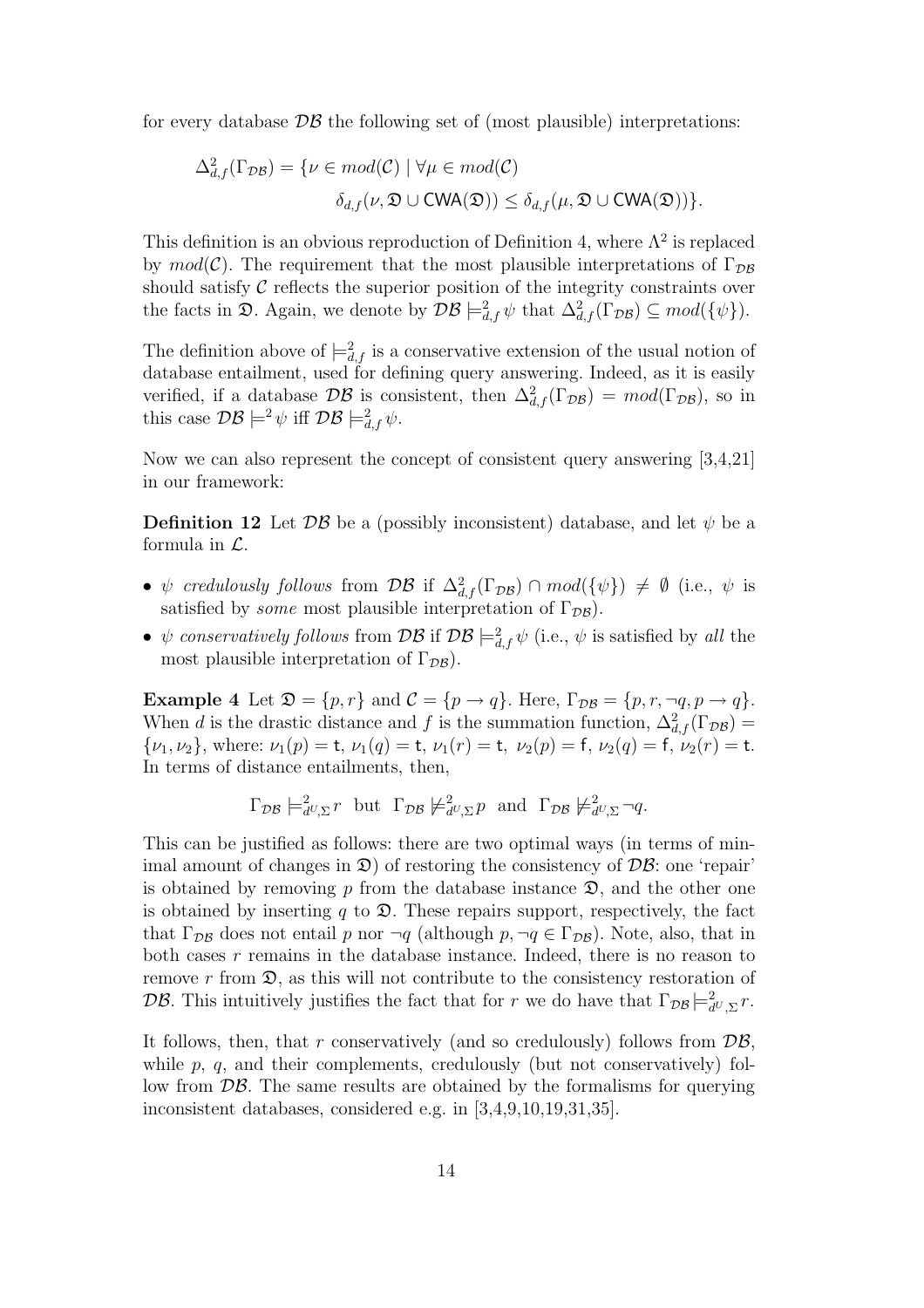# 4.2 Belief Revision

A belief revision theory describes how a belief state is obtained by revising a belief state B by some new information,  $\psi$  (which is not a contradiction). The new belief state, denoted  $\mathcal{B} \circ \psi$ , is usually characterized by the 'closest' worlds to  $\beta$  in which  $\psi$  holds. Clearly, this principle of minimal change is derived by distance considerations, so it is not surprising that it can be expressed in our framework. Indeed, if we assume that a belief state is represented by a set of formulas, then given a pseudo distance  $d$  and an aggregation function  $f$ , the most plausible representations of the new belief state may be defined as follows:

$$
\Delta_{d,f}^2(\mathcal{B} \circ \psi) = \{ \nu \in mod(\psi) \mid \forall \mu \in mod(\psi) \ \delta_{d,f}(\nu,\mathcal{B}) \leq \delta_{d,f}(\mu,\mathcal{B}) \}. \tag{1}
$$

The revised conclusions of the reasoner may now be represented, again, by a distance entailment:

$$
\mathcal{B} \circ \psi \models^2_{d,f} \phi \text{ iff } \Delta^2_{d,f}(\mathcal{B} \circ \psi) \subseteq \text{mod}(\{\phi\}).
$$

**Example 5** The revision operator  $\Delta_{d^H2,\Sigma}^2$  is the same as the one considered by Dalal in [24]. It is well-known that this operator satisfies the AGM postulates [2] of belief revision.

Below we consider some basic postulates of the operator defined in (1). <sup>11</sup>

**Definition 13** Denote by  $\Gamma_1 \equiv^2 \Gamma_2$  that for every  $\psi$ ,  $\Gamma_1 \models^2 \psi$  iff  $\Gamma_2 \models^2 \psi$ . Similarly,  $\Gamma_1 \equiv_{d,f}^2 \Gamma_2$  denotes that for every  $\psi$ ,  $\Gamma_1 \models_{d,f}^2 \psi$  iff  $\Gamma_2 \models_{d,f}^2 \psi$ .

**Proposition 11** Let d be an unbiased pseudo distance, f an aggregation function,  $\mathcal B$  a belief state, and  $\psi$  a non-contradictory formula in  $\mathcal L$ . Then  $\circ$  satisfies the following postulates:

 $[\text{Succ}]$   $\mathcal{B} \circ \psi \models_{d,f}^2 \psi.$ 

[Cons]  $\mathcal{B} \circ \psi$  is consistent.

[Opt] if  $\mathcal{B} \cup {\psi}$  is consistent, then  $\mathcal{B} \circ \psi \equiv_{d,f}^2 \mathcal{B} \cup {\psi}.$ 

[IS] if 
$$
\psi \equiv^2 \psi'
$$
 then  $\mathcal{B} \circ \psi \equiv^2_{d,f} \mathcal{B} \circ \psi'$ .

The four postulates above, denoted  $(IC0)–(IC3)$  in [41], are also the basic postulates considered in [27] as the "four basic, undebatable properties of

 $\frac{11}{11}$  A full analysis of our approach from a belief revision point of view is outside the scope of this paper. In particular, we do not intend to give here an exhaustive list of properties for ○, but just to mention some of the better known, generally accepted postulates that it satisfies. For a more detailed analysis see [41, Section 5].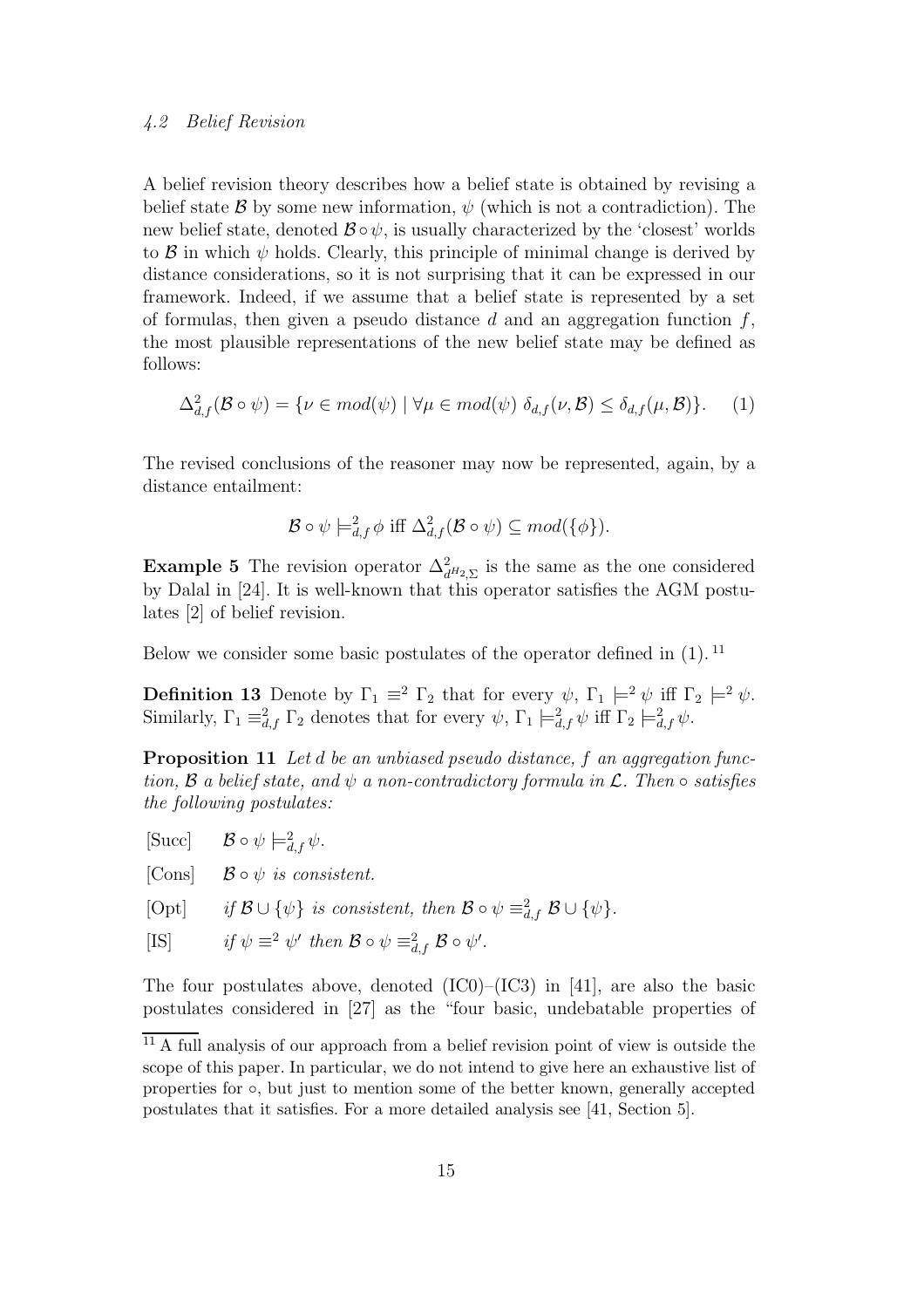[flat] merging". [Succ] means that the revision process succeeds and the last piece of information is always believed; [Cons] assures that a belief state is always consistent; [Opt] states that observations are all accepted if they are jointly consistent, and [IS] is the principle of irrelevancy of syntax.

**Proof of Proposition 11.** [Succ] holds since  $\Delta_{d,f}^2(\mathcal{B} \circ \psi)$  is a subset of  $mod({\psi})$ . [Cons] follows from the facts that  $mod({\psi}) \neq \emptyset$  and  $\Lambda^2$  is finite (because Atoms is finite), thus  $\emptyset \neq \Delta^2_{d,f}(\mathcal{B} \circ \psi) \subseteq \mathcal{O}(\{\psi\})$ . [Opt] follows from the fact that if  $\mathcal{B} \cup \{\psi\}$  is consistent, then  $\Delta^2_{d,f}(\mathcal{B} \circ \psi) = mod(\mathcal{B} \cup \{\psi\})$  (cf. Proposition 1). Finally, [IS] holds by the fact that if  $\psi \equiv 2\psi'$  then  $mod(\{\psi\})=$  $mod(\{\psi'\}),$  thus  $\Delta^2_{d,f}(\mathcal{B} \circ \psi) = \Delta^2_{d,f}(\mathcal{B} \circ \psi')$ ).  $\qquad \qquad \Box$ 

Note 5 The principle of syntax independence ([IS]) cannot be tailored to equivalent belief bases. That is, if  $\mathcal{B} \equiv^2 \mathcal{B}'$  and  $\psi \equiv^2 \psi'$ , it is not necessarily true that  $\mathcal{B} \circ \psi \equiv_{d,f}^2 \mathcal{B}' \circ \psi'.$  To see this, let  $\mathcal{B} = \{p, q\}$  and  $\mathcal{B}' = \{p, \neg p \vee q\}.$ Clearly,  $\mathcal{B} \equiv^2 \mathcal{B}'$ , but  $\mathcal{B} \circ {\{\neg q\}} \not\equiv_{d^H_2, \Sigma}^2 \mathcal{B}' \circ {\{\neg q\}}$ . Indeed, let  $\nu_1(p) = \mathsf{t}, \nu_1(q) = \mathsf{f},$ and  $\nu_2(p) = \nu_2(q) = \text{f}$ . Then  $\Delta^2_{d^H2, \Sigma}(\mathcal{B} \circ \neg q) = {\nu_1}$  and  $\Delta^2_{d^H2, \Sigma}(\mathcal{B}' \circ \neg q) =$  $\{\nu_1, \nu_2\}$ . Thus, for instance,  $\mathcal{B} \circ \neg q \models^2_{d^H Z, \Sigma} p$ , while  $\mathcal{B}' \circ \neg q \not\models^2_{d^H Z, \Sigma} p$ . This may be intuitively justified by the adaptive character of  $\models^2_{d^H2,\Sigma}$  (see Section 3). Indeed, in  $\mathcal{B}'$ , p is connected to q, and the latter becomes unreliable in light of the new data,  $\neg q$ . Thus, no reliable information about p can be extracted from  $\mathcal{B}' \circ \neg q$ . In  $\mathcal{B}$ , on the other hand, the information about p is not related to q, so the revision by  $\neg q$  does not involve p.

# 4.3 Information Integration

Integration of autonomous data-sources under global integrity constraints (see [41]) is also applicable in our framework. Given n independent data-sources  $\Gamma_1, \ldots, \Gamma_n$  and a consistent set of global integrity constraints C, the sources should be merged to a theory  $\Gamma$  that reflects the collective information of the local sources in a coherent way (that is,  $\Gamma \models^2 \psi$  for every  $\psi \in \mathcal{C}$ ). Clearly, the union of the distributed information might not preserve  $\mathcal{C}$ , and in such cases the intuitive idea is to minimize the overall distance between  $\Gamma$  and  $\Gamma_i$  $(1 \leq i \leq n)$ . This can be done by the following straightforward extension of Definition 4:

**Definition 14** Let  $\overline{\Gamma} = {\Gamma_1, \ldots, \Gamma_n}$  be a set of *n* finite theories in  $\mathcal{L}$ , *d* a pseudo-distance function, and  $f, g$  two aggregation functions. For an interpretation  $\nu$  and a theory Γ, let  $\delta_{d,f}(\nu,\Gamma)$  be the same function as in Definition 3. Now, define:

$$
\delta_{d,f,g}(\nu,\overline{\Gamma})=g(\{\delta_{d,f}(\nu,\Gamma_1),\ldots,\delta_{d,f}(\nu,\Gamma_n)\}).
$$

The most plausible valuations (with respect to  $d, f, g$ ) of the integration of the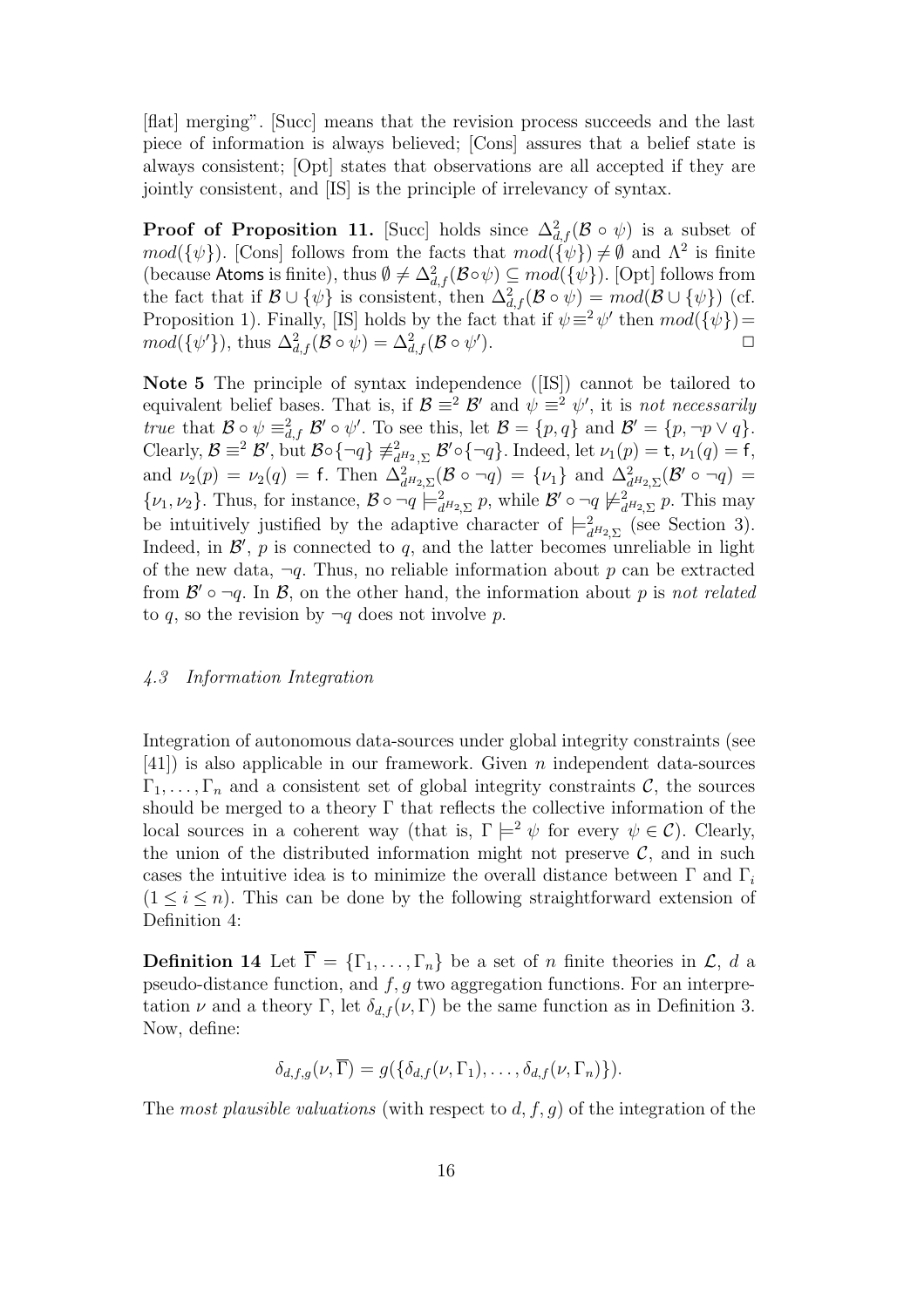elements in  $\overline{\Gamma}$  under the constraints in C, are the elements of the following set:

$$
\Delta^2_{d,f,g}(\overline{\Gamma},\mathcal{C}) = \{ \nu \in mod(\mathcal{C}) \mid \forall \mu \in mod(\mathcal{C}) \, \delta_{d,f,g}(\nu,\overline{\Gamma}) \leq \delta_{d,f,g}(\mu,\overline{\Gamma}) \}.
$$

Information integration is now definable as a direct extension of Definition 5:

**Definition 15**  $\overline{\Gamma}, \mathcal{C} \models^2_{d,f,g} \psi \text{ iff } \Delta^2_{d,f,g}(\overline{\Gamma}, \mathcal{C}) \subseteq mod(\{\psi\}).$ 

Example 6 [41] Four flat co-owners discuss the construction of a swimming pool  $(s)$ , a tennis-court  $(t)$  and a private car-park  $(p)$ . It is also known that any investment in two or more items will increase the rent  $(r)$ , otherwise the rent will not be changed. The opinions of the owners are represented by the following data-sources:  $\Gamma_1 = \Gamma_2 = \{s, t, p\}, \Gamma_3 = \{\neg s, \neg t, \neg p, \neg r\}, \text{ and}$  $\Gamma_4 = \{t, p, \neg r\};$ <sup>12</sup> The impact on the rent may be represented by the integrity constraint  $\mathcal{C} = \{r \leftrightarrow ((s \wedge t) \vee (s \wedge p) \vee (t \wedge p))\}.$ <sup>13</sup>

Consider now two merging strategies: in both of them  $d = d^U$  and  $f = \Sigma$ , but one minimizes the summation of the distances to the data-sources (i.e.,  $q = \Sigma$ ), while the other minimizes the maximal distance to the sources (that is,  $g = \text{max}$ ). The models of C and their distances to  $\overline{\Gamma} = {\Gamma_1, \dots, \Gamma_4}$  according to both strategies are given in Figure 2.

|         | $\boldsymbol{s}$ | $\,t$ | р | $\mathcal{r}$ | $\delta_{d^U, \Sigma, \Sigma}(\cdot, \overline{\Gamma})$ | $\langle \cdot, \overline{\Gamma} \rangle$<br>$\delta_{d^U,\Sigma,\max}(\cdot,$ |
|---------|------------------|-------|---|---------------|----------------------------------------------------------|---------------------------------------------------------------------------------|
| $\nu_1$ | t                | t     | t | t             | 5                                                        |                                                                                 |
| $\nu_2$ |                  | t     |   | t             |                                                          | 3                                                                               |
| $\nu_3$ | t                | t     | t | t             |                                                          | 3                                                                               |
| $\nu_4$ | t                |       |   |               |                                                          | 2                                                                               |
| $\nu_5$ |                  | t     | t | t             |                                                          | 3                                                                               |
| $\nu_6$ |                  | t     |   |               | 6                                                        | 2                                                                               |
| $\nu_7$ |                  | f     | t |               | 6                                                        | 2                                                                               |
| $\nu_8$ |                  | f     | f | f             |                                                          | 3                                                                               |

Fig. 2. The models of C and their distances to  $\overline{\Gamma}$  (Example 6)

The most plausible interpretations in each merging context are determined by the minimal values in the two right-most columns. It follows that according to the first context  $\nu_1$  is the (unique) most-plausible interpretation for the merging, thus  $\overline{\Gamma}, \mathcal{C} \models_{d^U, \Sigma, \Sigma}^2 s \wedge t \wedge p$ , and so the owners decide to build all the three facilities (and the rent increases). In the other context we have three optimal interpretations, as  $\Delta^2_{d^U,\Sigma,\max}(\overline{\Gamma},\mathcal{C}) = \{\nu_4,\nu_6,\nu_7\}$ . This implies that

<sup>&</sup>lt;sup>12</sup> Here,  $q \in \Gamma_i$  (resp.,  $\neg q \in \Gamma_i$ ) denotes that owner i supports (resp., is against) q. <sup>13</sup> Note that although the opinion of owner 4 violates the integrity constraint (while the solution must preserve the constraint), it is still taken into account.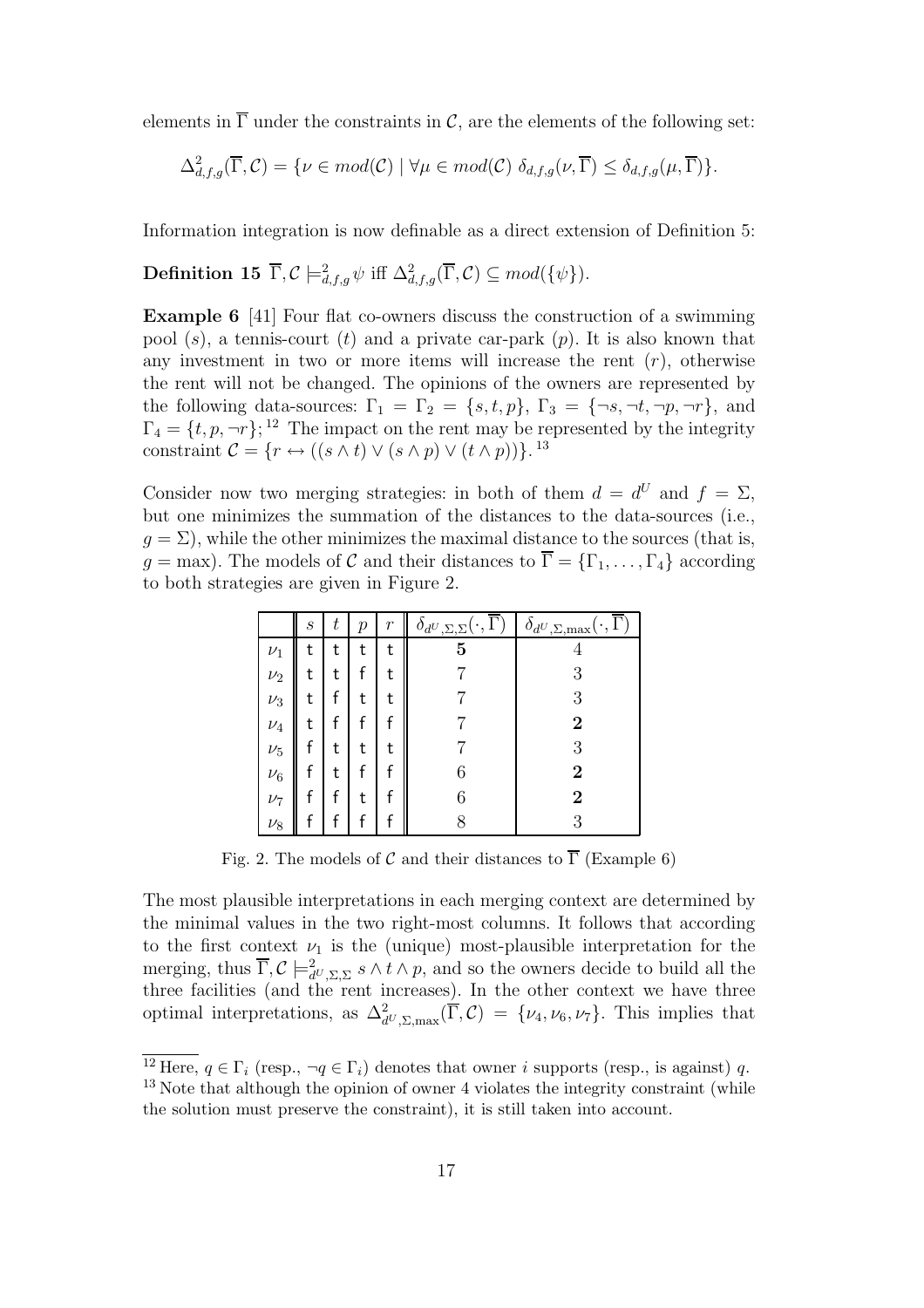only one out of the three facilities will be built, and so the rent will remain the same. <sup>14</sup>

The choice of the merging parameters  $(d, f, g)$  is frequently determined by the nature of the mediator system. For instance,  $\delta_{d^U, \Sigma, \Sigma}$  poses merging by majority [47]. This means, intuitively, that if a formula follows from a sufficiently large amount of sources in  $\overline{\Gamma}$ , it will also follow from  $\overline{\Gamma}$ .<sup>15</sup> This is demonstrated in Example 6, where the flat owner represented by  $\Gamma_3$  has to accept the majority wish, although it is opposed to his or her own opinion. In contrast,  $\delta_{dU,\Sigma,\text{max}}$  is useful in situations where the sources represent competitive parties, and agreement among all the members is necessary for the merging. See [40,41] for detailed discussions on operators for merging constraint beliefbases and corresponding complexity results. Some interesting properties of aggregation-based merging operators in the context of social choice theory are discussed in [51].

# 5 Extensions to multiple-valued semantics

Our framework can be extended in a natural way to multiple-valued semantics, so that multiple-valued logics are incorporated and new distance functions are introduced. For this, we first consider a general setting of multiple-valued structures and the entailement relations that they induce (Section 5.1), then we consider distance functions for the multiple-valued setting (Section 5.2). This allows us to define a family of distance-based entailments (Section 5.3), which are a conservative extension of the distance-based entailments considered above for the two-valued semantics. It is also shown that many properties in the two-valued setting are carried on to the multiple-valued setting.

# 5.1 Basic multiple-valued entailments

We continue to denote by  $\mathcal L$  a propositional language with a finite set Atoms of atomic formulas.

**Definition 16** A *multiple-valued structure* for  $\mathcal{L}$  is a triple  $\mathcal{S} = \langle \mathcal{V}, \mathcal{O}, \mathcal{D} \rangle$ , where  $V$  is set of elements ("truth values"),  $\mathcal{O}$  is a set of operations on  $V$  that

 $\overline{^{14}$  The decision which facility to choose involves further preference criteria. Summation of distances, for instance, prefers  $\nu_6$  and  $\nu_7$  over  $\nu_4$ , hence according to this criterion  $t$  and  $p$  are preferred over  $s$ .

<sup>&</sup>lt;sup>15</sup> Formally, denote by  $\Gamma^n$  a multiset that consists of n copies of Γ. Then majority vote means that if  $\Gamma_0 \models^2_{d,f,g} \psi$ , then for every  $\overline{\Gamma}$  there is an n such that  $\overline{\Gamma}, \Gamma_0^n \models^2_{d,f,g} \psi$ .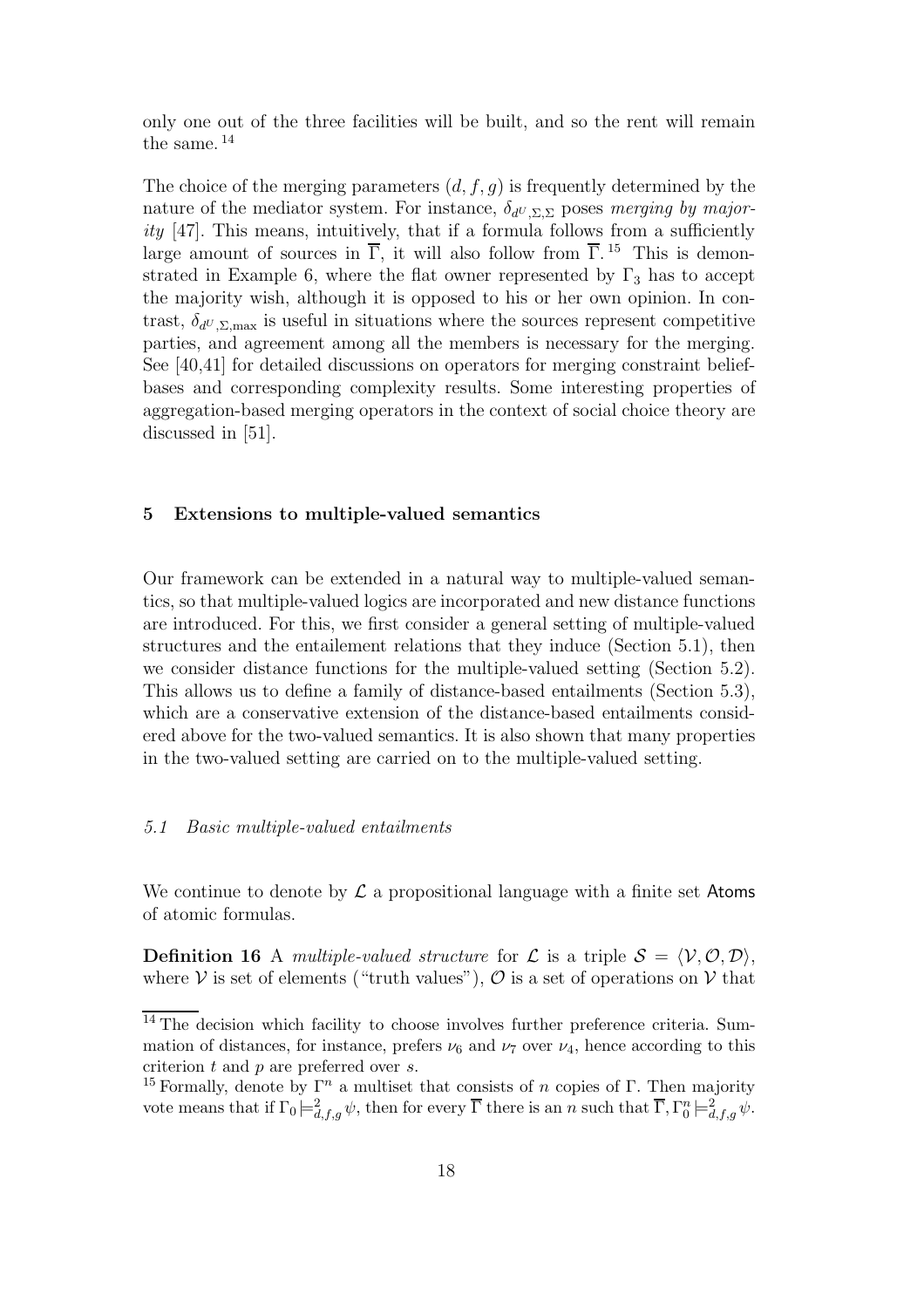correspond <sup>16</sup> to the connectives of  $\mathcal{L}$ , and  $\mathcal{D}$  is a nonempty proper subset of  $\mathcal{V}$ .

The set  $\mathcal D$  consists of the *designated* values of  $\mathcal V$ , i.e., those that represent true assertions. In what follows we shall assume that  $\mathcal V$  contains at least the classical values t, f, and that  $t \in \mathcal{D}$ ,  $f \notin \mathcal{D}$ .

**Definition 17** Let  $S = \langle V, \mathcal{O}, \mathcal{D} \rangle$  be a multiple-valued structure for  $\mathcal{L}$ .

- a) A (multiple-valued) valuation  $\nu$  is a function that assigns an element of  $\nu$ to each atomic formula in  $\mathcal{L}$ . Extensions to complex formulas are defined as usual. In what follows we shall sometimes write  $\nu = \{p_1 : x_1, \ldots, p_n : x_n\}$ to denote that  $\nu(p_i) = x_i$  for  $i = 1, ..., n$ . The set of valuations on V is denoted by  $\Lambda^{\mathcal{V}}$ .
- b) A valuation  $\nu$  satisfies a formula  $\psi$  if  $\nu(\psi) \in \mathcal{D}$ .
- c) A valuation  $\nu$  is a *model* of a multiset  $\Gamma$  of formulas in  $\mathcal{L}$ , if  $\nu$  satisfies every formula in Γ. The set of the models of Γ in S is denoted by  $mod^{\mathcal{S}}(\Gamma)$ .

**Definition 18** Let  $S = \langle V, \mathcal{O}, \mathcal{D} \rangle$  be a multiple-valued structure for a language L. A basic S-entailment is a relation  $\models^{\mathcal{S}}$  between multisets of formulas in  $\mathcal L$  and formulas in  $\mathcal L$ , defined by  $\Gamma \models^{\mathcal S} \psi$  if every model of  $\Gamma$  satisfies  $\psi$ .

Example 7 In many cases there is a 'natural' lattice ordering of the truth values in  $\mathcal V$ , and so it is usual to include in  $\mathcal O$  (at least) the basic lattice operations. In such cases, a conjunction in  $\mathcal L$  is associated with the meet, the disjunction corresponds to the join, and the negation operation is defined according to a negation on the lattice (which is usually an order reversing involution). In what follows, we shall use these definitions for the operators in  $\mathcal{O}$ . Now, the two-valued structure TWO is defined by the two-valued lattice, and is obtained by taking  $V = \{t, f\}$  and  $\mathcal{D} = \{t\}$ . The corresponding entailment was denoted above by  $\models^2$ . For three-valued structures we take  $\mathcal{V} = \{\mathsf{t}, \mathsf{f}, \mathsf{m}\},\$ the lattice operators in  $\mathcal O$  are defined with respect to the total order in which m is the middle element, that is:  $f < m < t$ , and D is either  $\{t\}$  or  $\{t, m\}$ . The structure with  $D=\{t\}$  is denoted here by THREE<sub>⊥</sub>. The associated entailment,  $\models^{3_+}$ , corresponds to Kleene's three-valued logic [39]. The other three-valued structure, THREE<sub>⊤</sub>, corresponds to Priest's logic LP [52,53].<sup>17</sup> We denote its entailment by  $\models^{3_{\top}}$ . Note that by different choices of the operators in  $\mathcal O$  other three-valued logics are obtained, like weak Kleene logic, strong Kleene logic, and Lukasiewicz's logic (see, e.g., [11,33]). In the four-valued case there are

<sup>&</sup>lt;sup>16</sup> An *n*-ary operator  $\tilde{\diamond}$  on  $\mathcal{V}^n$  corresponds to an *n*-ary connective  $\diamond$  of  $\mathcal{L}$ , if for every  $\nu \in \Lambda^{\mathcal{V}}$  and every n formulas  $\psi_1, \ldots, \psi_n$  in  $\mathcal{L}, \nu(\diamond(\psi_1, \ldots, \psi_n)) = \tilde{\diamond}(\nu(\psi_1), \ldots, \nu(\psi_n)).$ <sup>17</sup> Also known as  $J_3$ , RM<sub>3</sub>, and PAC (see [11,28,56] and chapter IX of [32]).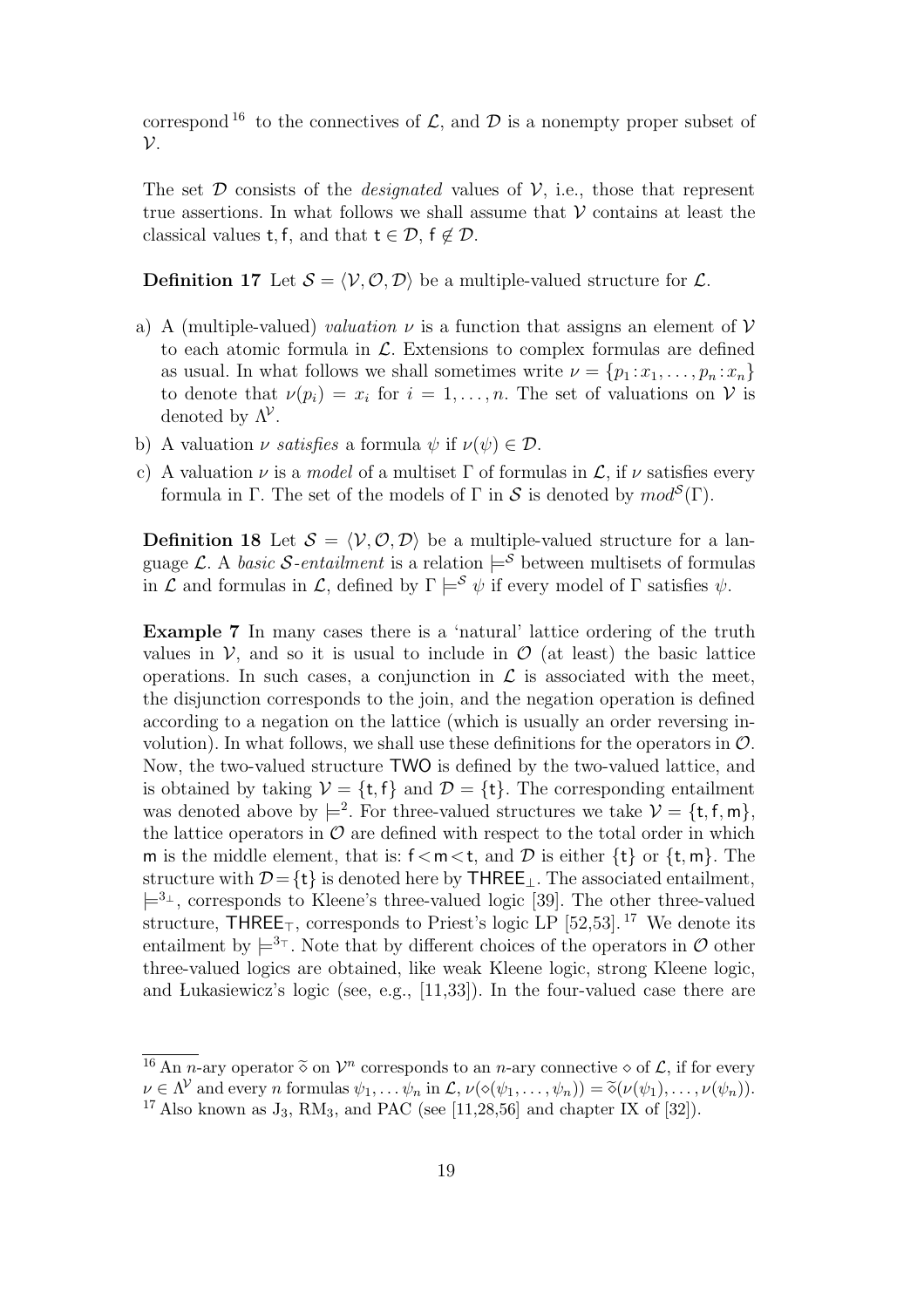usually two middle elements, denoted here by  $\mathfrak b$  ("both") and  $\mathfrak n$  ("neither"). <sup>18</sup> In this context it is usual to take t and b as the designated values. The corresponding structure is known as Belnap's bilattice (see [15,16] as well as [7]), and it is denoted here by FOUR. The basic entailment of FOUR is denoted by  $\models^4$ . Entailments in which V is the unit interval and  $\mathcal{D} = \{1\}$  are common in the context of fuzzy logic (see, e.g., [38]). In this context it is usual to consider different kinds of operations on the unit interval (T-norms, T-conorms, residual implications, etc.), and this is naturally supported in our framework as well. The simplest case is obtained by associating ∧ and ∨ with the meet and the join operators on the unit interval, which in this case are the same as the minimum and the maximum functions (respectively), and relating negation to the involutive operator  $\neg$ , defined for every  $0 \leq x \leq 1$  by  $\neg x = 1 - x$ .

#### 5.2 Distance functions

The shift to multiple-valued semantics opens the door to many new opportunities for defining the distance functions under consideration. While in the multiple-valued setting it is possible to apply the same distance functions as in the two valued case, e.g., those that are given in Example 1, it is also possible to introduce generalized versions of the distance functions, capturing the multiple-valued nature of the underlying semantics. For instance, for three-valued logics, such as Kleene's and Priest's logics considered above, it is possible to extend the Hamming distance so that the distance between the extreme elements t and f will be strictly bigger than the distances between each one of them and the middle element. In this case, t is associated with the value 1, f is associated with 0, and the middle element m corresponds to 1  $\frac{1}{2}$ . The generalized Hamming distance is then defined as follows:

$$
d^{H_3}(\nu,\mu)=\sum_{p\in\text{Atoms}}|\nu(p)-\mu(p)|.
$$

This function is used, e.g., in [25] as part of the semantics behind its threevalued database integration systems.

For four-valued interpretations there is also a natural generalization of the Hamming distance. The idea here is that each one of the four truth values is associated with a pair of two-valued components as follows:  $t = (1, 0)$ ,  $f =$  $(0, 1)$ ,  $\mathsf{n} = (0, 0)$ ,  $\mathsf{b} = (1, 1)$ . This pairwise representation preserves Belnap's original four-valued structure (see [5,6,8]), and so it is a valid rewriting of the truth values. Now, the distance between two values  $x = (x_1, x_2)$  and

<sup>&</sup>lt;sup>18</sup> The notations of these elements reflect their intuitive meanings as representing conflicts ('both true and false') and partial information ('neither true nor false').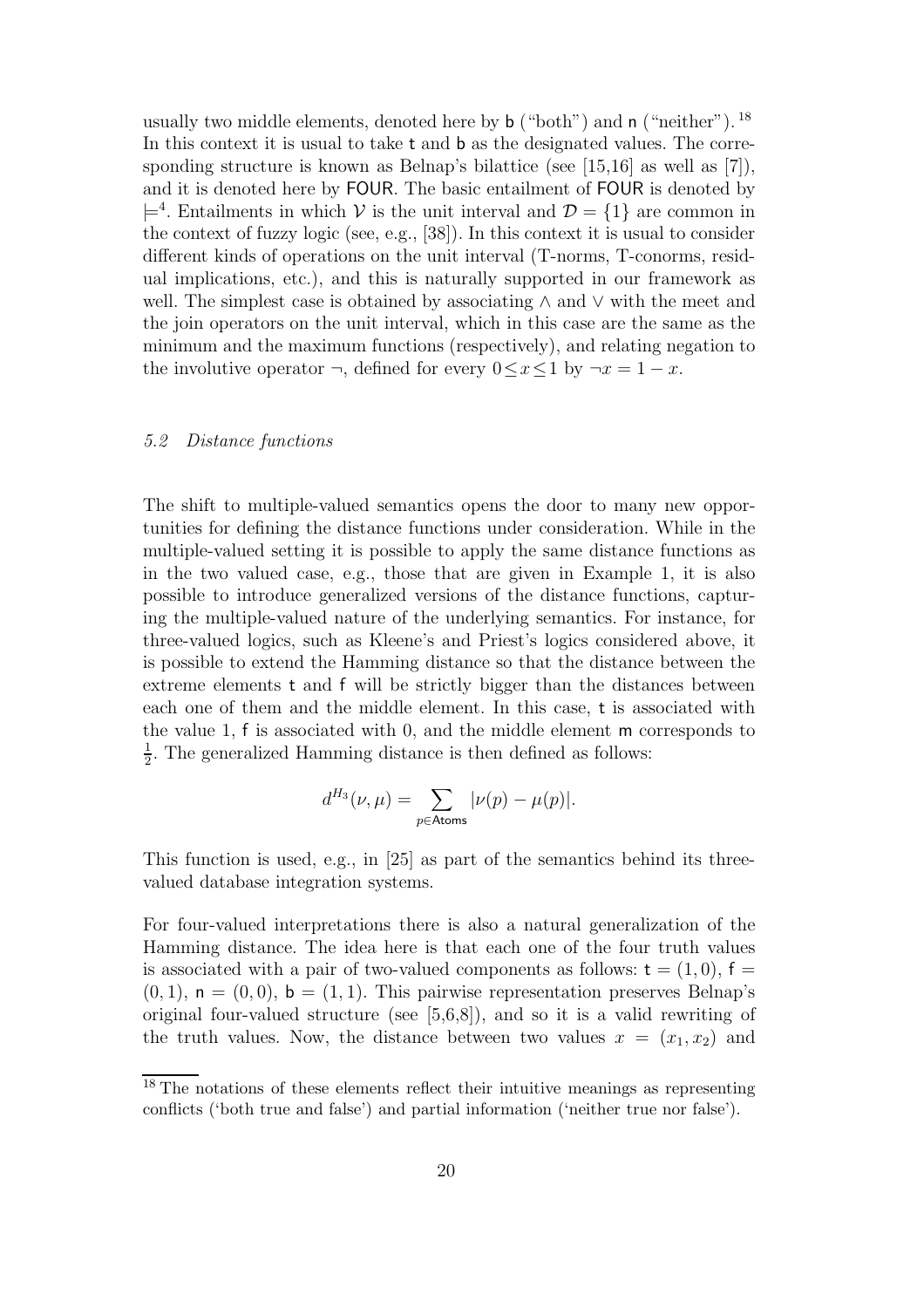$y = (y_1, y_2)$  in this pairwise representation is given by

$$
d^4(x,y) = \frac{|x_1 - y_1| + |x_2 - y_2|}{2},
$$

so the graphic representation of  $d^4$  on the four-valued structure is the following:



Now, the generalized Hamming distance between two four-valued interpretations  $\nu$ ,  $\mu$  is defined by

$$
d^{H_4}(\nu,\mu) = \sum_{p \in \text{Atoms}} d^4(\nu(p), \mu(p)).
$$

Clearly, this definition may be applied on any lattice whose elements have a pairwise representation (see [5,6]).

It is not difficult to verify that all the functions defined above satisfy the conditions in Definition 1. Note also that, given two interpretations  $\nu$ ,  $\mu$  into {t, f}, it holds that  $d^{H_4}(\nu,\mu) = d^{H_3}(\nu,\mu) = d^{H_2}(\nu,\mu)$ , thus  $d^{H_3}$  and  $d^{H_4}$  are indeed generalizations of the standard Hamming distance.

#### 5.3 Distance-based entailments for multiple-valued semantics

By their definition, basic  $S$ -entailments are monotonic. In addition, some of them are trivial in the presence of contradictions (e.g.,  $p, \neg p \models^2 q$  and  $p, \neg p \models^{3_\perp} q$ , or exclude classically valid rules (e.g.,  $p, \neg p \lor q \not\models^{3_\top} q$  and  $p, \neg p \lor q \not\models^4 q$ . Common-sense reasoning and human thinking, on the other hand, is frequently non-monotonic and tolerant to inconsistency. For assuring such properties we consider in what follows distance-based derivatives of the basic entailments. We do so in a way that is completely analogous to our approach in the two-valued case (cf. Section 2):

**Definition 19** Given a multiple-valued structure  $S = \langle V, \mathcal{O}, \mathcal{D} \rangle$ , a distance function d on the set  $\Lambda^{\mathcal{V}}$  of  $\mathcal{V}$ -valued valuations, and an aggregation function f, the most plausible S-valuations of a theory  $\Gamma$  (with respect to d and f) are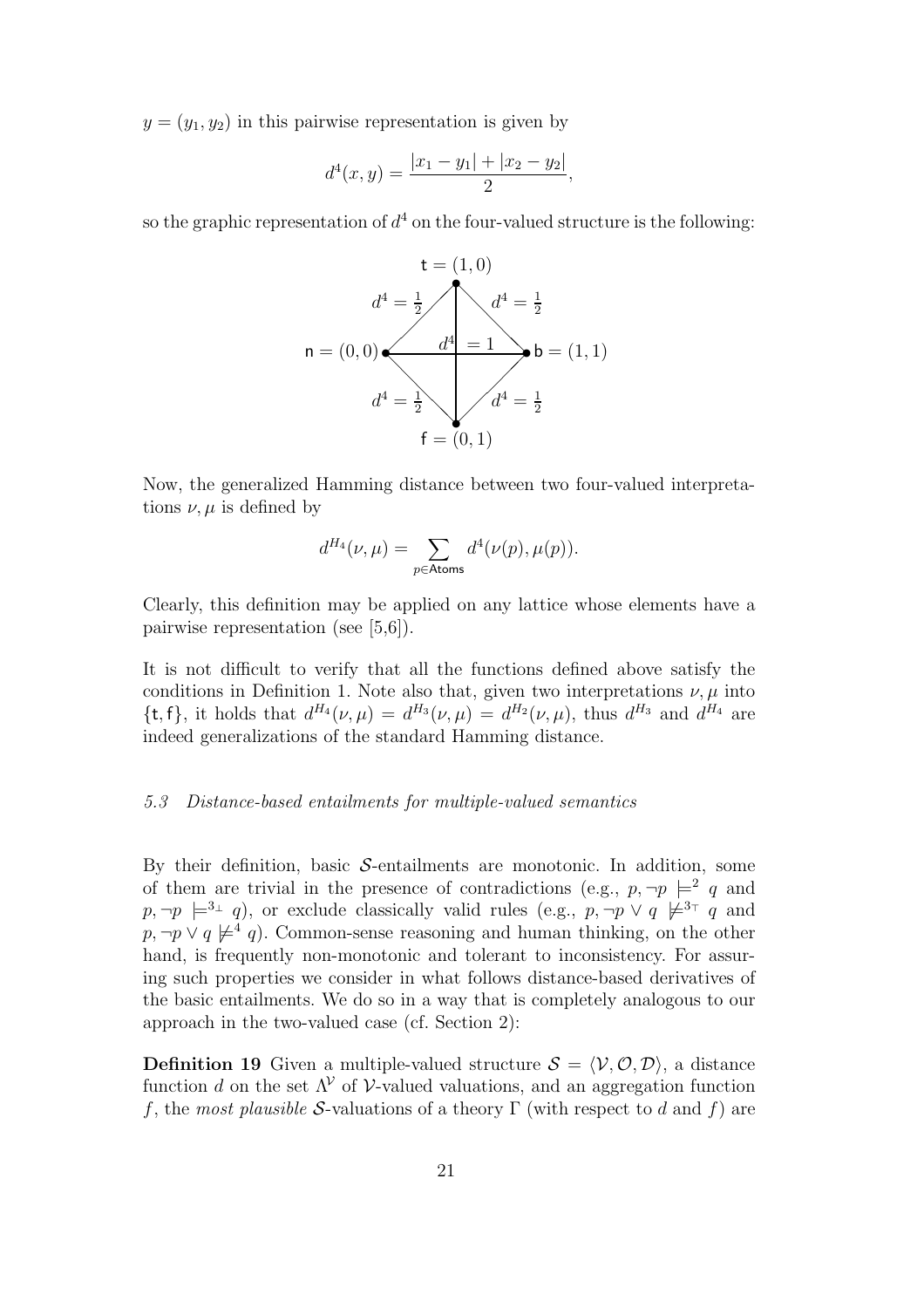the elements of the set

$$
\Delta_{d,f}^{\mathcal{S}}(\Gamma) = \{ \nu \in \Lambda^{\mathcal{V}} \mid \forall \mu \in \Lambda^{\mathcal{V}} \; \delta_{d,f}(\nu,\Gamma) \leq \delta_{d,f}(\mu,\Gamma) \}.
$$

**Definition 20** For a multiple-valued structure  $S = \langle V, \mathcal{O}, \mathcal{D} \rangle$ , a distance function d and an aggregation function f, let  $\Gamma \models_{d,f}^{\mathcal{S}} \psi$  if  $\Delta_{d,f}^{\mathcal{S}}(\Gamma) \subseteq mod^{\mathcal{S}}(\psi)$ . That is, the most plausible  $S$ -valuations of the premises satisfy the conclusion.

**Example 8** Consider the three-valued structure  $S = \text{THREE}_{\perp}$  in which the middle element is not designated, and let  $f = \Sigma$ . Consider now two different distance functions for this setting: the standard Hamming distance  $d^{H_2}$  and its three-valued extension  $d^{H_3}$ . The most plausible interpretations of  $\Gamma = \{p, \neg p\}$ are different with respect to these two contexts. Indeed,

$$
\begin{aligned} &\Delta_{d^{H_2},\Sigma}^{\text{HREE}_\bot}(\Gamma)=\{\{p\!:\!{\bf t}\},\{p\!:\!{\bf f}\}\},\\ &\Delta_{d^{H_3},\Sigma}^{\text{HREE}_\bot}(\Gamma)=\{\{p\!:\!{\bf t}\},\{p\!:\!{\bf f}\},\{p\!:\!{\bf m}\}\}. \end{aligned}
$$

Thus, for instance,  $\Gamma \models^3_{d^H}$  $\frac{3}{d^{H_2},\Sigma} p \vee \neg p$ , while  $\Gamma \not\models_{d}^{3_{\perp}}$  $\frac{3_{\perp}}{d^{H_3},\Sigma} \, p \vee \neg p.$   $^{19}$ 

Next we examine some of the properties of  $\models^{\mathcal{S}}_{d,f}$ . As it turns out, most of the properties of the two-valued case considered in Section 3 hold also in arbitrary multiple-valued semantics. In what follows, unless otherwise stated, we fix some multiple-valued structure  $S = \langle V, O, D \rangle$ , a pseudo distance d on  $\Lambda^{\mathcal{V}}$ , and an aggregation function f.

**Proposition 12** Let  $\Gamma$  be a theory in  $\mathcal L$  such that  $mod^{\mathcal S}(\Gamma) \neq \emptyset$ . Then  $\Delta^{\mathcal S}_{d,f}(\Gamma) =$  $mod^{\mathcal{S}}(\Gamma).$ 

**Proof.** The same as the proof of Proposition 1, since that proof relies only on the fact that d is a pseudo distance and f is an aggregation function.  $\Box$ 

As in the two-valued case, Proposition 12 implies the following result about the relation between basic multiple-valued entailments and distance-based ones:

**Corollary** 4 Let  $\Gamma$  be a theory in  $\mathcal L$  such that  $mod^{\mathcal S}(\Gamma) \neq \emptyset$ . Then for every  $formula \psi in \mathcal{L}, \Gamma \models^{\mathcal{S}} \psi iff \Gamma \models^{\mathcal{S}}_{d,f} \psi.$ 

Note that Corollary 1 immediately follows from Corollary 4 (when  $S = TWO$ ), since every classically consistent theory has a model. Another straightforward consequence of Corollary 4 is the following:

**Corollary 5** Let  $\mathcal{L}$  be the standard propositional language, based on the connectives  $\{\neg, \vee, \wedge\}$ , and let  $S = \langle V, O, D \rangle$  be a multiple-valued structure for  $\mathcal L$ 

<sup>&</sup>lt;sup>19</sup> This is so since  $\nu(p \vee \neg p) = m$  when  $\nu(p) = m$ , and in THREE<sub>⊥</sub> the middle element is not designated.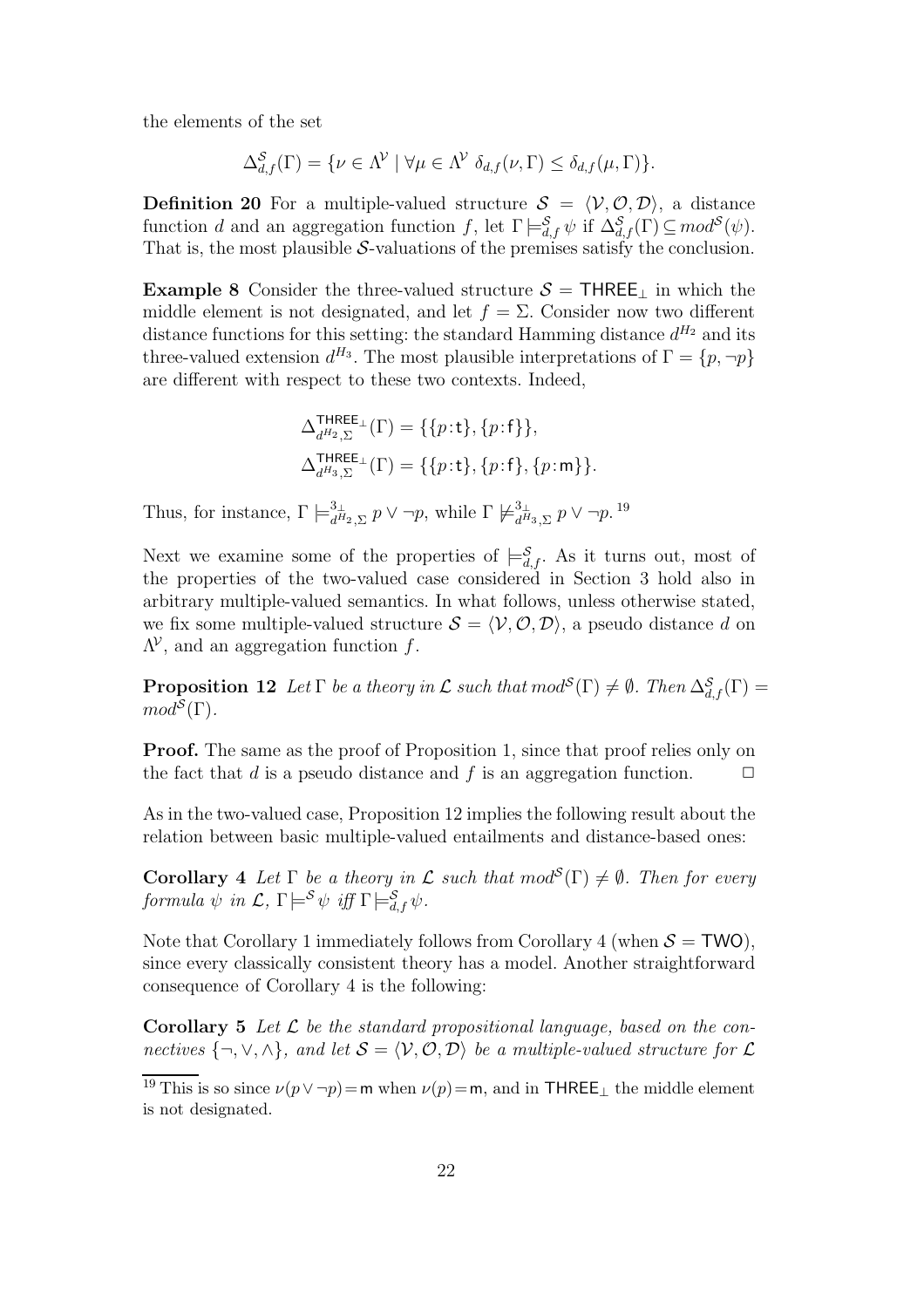in which and there is an element  $x \in V$  such that both x and  $\neg x$  are in  $D$ . Then for every multiset  $\Gamma$  of formulas in  $\mathcal L$  and every formula  $\psi$  in  $\mathcal L$ ,  $\Gamma \models^{\mathcal S} \psi$ iff  $\Gamma \models^{\mathcal{S}}_{d,f} \psi$ .

**Proof.** By induction on the structure of the formulas in  $\mathcal{L}$  it is easy to verify that if  $\nu(p) = x$  for every atom  $p \in$  Atoms( $\{\psi\}$ ), then  $\nu(\psi) = x$  as well. Thus, an S-valuation that assigns x to every atom is a model of every theory in  $\mathcal{L}$ . The corollary thus follows from Corollary 4.  $\Box$ 

**Example 9** Let  $\mathcal{L}$  be the standard propositional language. Then, for every multiset  $\Gamma$  of formulas in  $\mathcal L$  and every formula  $\psi$  in  $\mathcal L$ ,

a)  $\Gamma \models^{3_\top} \psi$  iff  $\Gamma \models^{3_\top}_{d,f} \psi$ b)  $\Gamma \models^4 \psi$  iff  $\Gamma \models^4_{d,f} \psi$ .

Indeed, both claims follow from the last corollary, where  $x$  is the designated middle element of the relevant structure ( $S = \text{THREE}_T$  in the first case and  $S =$  FOUR in the second case).

Non-trivial reasoning is another property that is preserved in the multiplevalued case:

**Proposition 13** Let  $S = \langle V, \mathcal{O}, \mathcal{D} \rangle$  be a multiple-valued structure in which V is finite. Then, for every pseudo distance d on  $\Lambda^{\mathcal{V}}$  and for every aggregation function f, the distance-based entailment  $\models_{d,f}^{\mathcal{S}}$  is paraconsistent.

**Proof.** Similar to the proof of Proposition 2, based on the fact that as  $V$ is finite, so is  $\Lambda^{\mathcal{V}}$ , thus every theory  $\Gamma$  has a nonempty set of most plausible S-valuations. It follows, then, that for every formula  $\psi$  such that there exists a valuation  $\nu \in \Delta_{d,f}^{\mathcal{S}}(\Gamma)$  for which  $\nu(\psi) \notin \mathcal{D}$ , we have that  $\Gamma \not\models_{d,f}^{\mathcal{S}} \psi$ .

**Proposition 14** Let d be an unbiased pseudo distance on  $\Lambda^{\mathcal{V}}$  and f an aggregation function. Suppose that  $\Gamma$  is a theory in  $\mathcal L$  and  $\psi$  is a non-tautological formula in  $\mathcal L$  such that  $\mathsf{Atoms}(\Gamma) \cap \mathsf{Atoms}(\{\psi\}) = \emptyset$ . Then  $\Gamma \not\models^{\mathcal S}_{d,f} \psi$ .

**Proof.** Similar to that of Proposition 5. **□** 

It is easy to verify that several other properties of  $\equiv_{d,f}^2$  are satisfied in the general case as well. Two such properties are rationality and adaptivity under unbiased distances and hereditary functions:

Proposition 15 Let d be an unbiased pseudo distance and f a hereditary aggregation function. If  $\Gamma \models_{d,f}^{\mathcal{S}} \psi$  then  $\Gamma, \phi \models_{d,f}^{\mathcal{S}} \psi$  for every formula  $\phi$  such that Atoms( $\Gamma \cup {\psi}$ ) ∩ Atoms( $\widetilde{\phi}$ ) =  $\emptyset$ .

Proposition 16 Let d be an unbiased pseudo distance and f a hereditary aggregation function. Suppose that  $\Gamma$  can be represented as  $\Gamma' \cup \Gamma''$ , where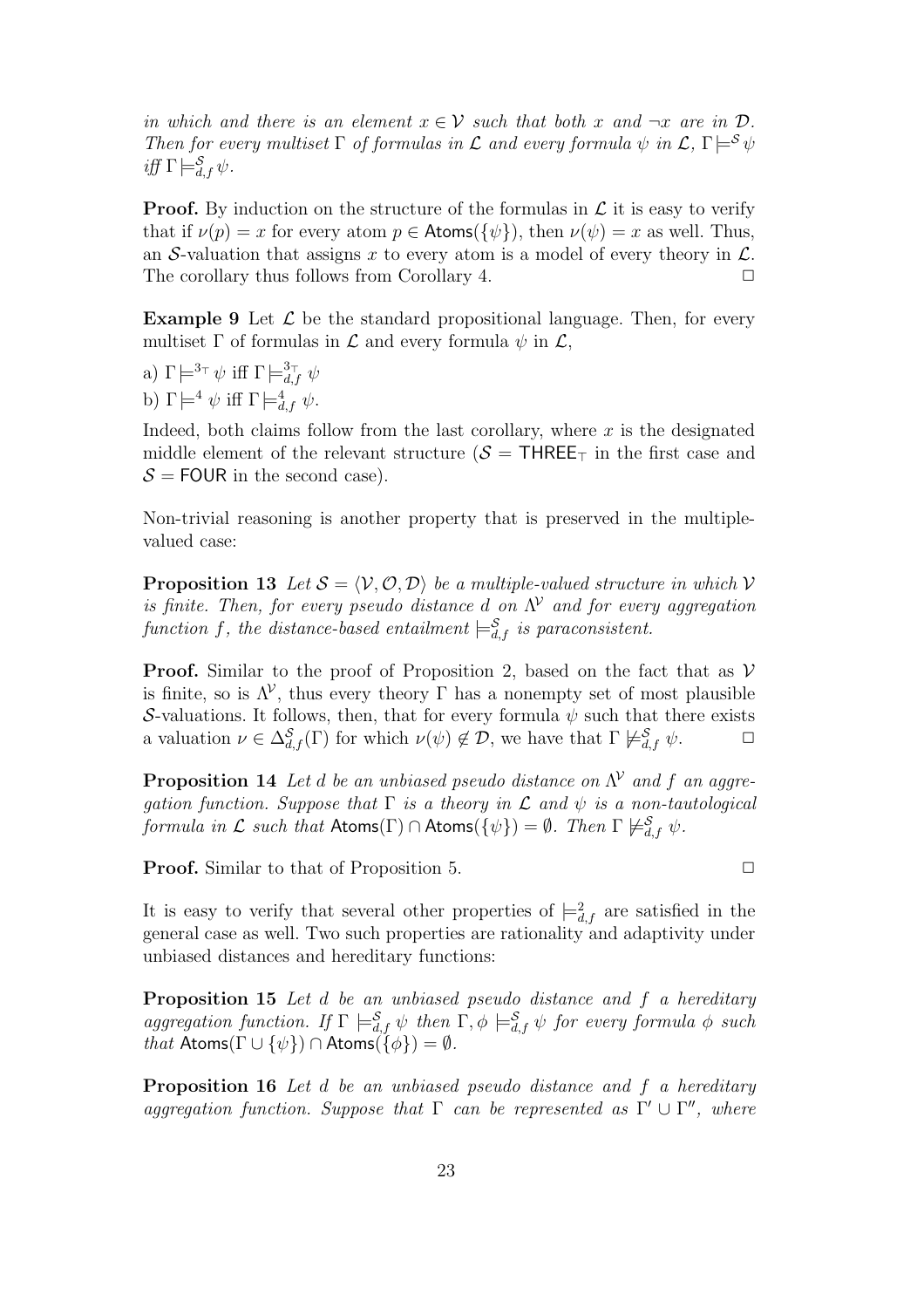$mod^{\mathcal{S}}(\Gamma') \neq \emptyset$  and  $\mathsf{Atoms}(\Gamma') \cap \mathsf{Atoms}(\Gamma'') = \emptyset$ . Then for every formula  $\psi$  such that  $\mathsf{Atoms}(\{\psi\}) \cap \mathsf{Atoms}(\Gamma'') = \emptyset$ , it holds that if  $\Gamma' \models^{\mathcal{S}} \psi$  then  $\Gamma \models^{\mathcal{S}}_{d,f} \psi$ .

The proofs of Propositions 15 and 16 are completely analogous to those of Propositions 7 and 9, respectively. Similarly, we have the dual result (with a similar proof) of Proposition 8:

Proposition 17 Let d be a pseudo distance and f an aggregation function. If  $\Gamma \models_{d,f}^{\mathcal{S}} \psi$  and  $mod^{\mathcal{S}}(\Gamma \cup {\phi}) \neq \emptyset$ , then  $\Gamma, \phi \models_{d,f}^{\mathcal{S}} \psi$ .

Not every property of  $\models^2_{d,f}$  is preserved in the general case, though. Proposition 3 is one example for this. Another property that is determined by the underlying multiple-valued structure is monotonicity. Indeed,  $\models_{d,f}^2$  is not monotonic (Proposition 6), but as Example 9 shows, in the standard propositional language  $\models^3_{d,f}$  and  $\models^4_{d,f}$  are monotonic for every d and f (since they are equivalent to the monotonic consequence relations  $\models^{3_{\top}}$  and  $\models^{4}$ , respectively).

#### 6 Conclusion

The principle of minimal change is a primary motif in many contexts of reasoning with incomplete and inconsistent information, such as formalisms for modelling belief revision (e.g., [17,18,26,29,36,37,46,50,59]), decision making in the context of social choice theory [30,43,44,51], database integration systems [3,4,9,21,22,47], and operators for merging independent constraint datasources [40,41]. In this paper, we introduced a simple and natural framework for representing this principle in an explicit way. It is shown that the entailment relations that are obtained can be incorporated in a variety of deductive systems, mediators of distributed databases, consistent query answering engines, and formalisms for belief revision.

The primary goal of this paper was to consider some of the main logical properties of those distance-based entailments. It is shown that within our framework it is possible to define cautious consequence relations that are paraconsistent (inconsistent information is tolerated in a non-trivial way), non-monotonic (conclusions may be revised), and obey the law of inertia (irrelevant facts do not affect existing conclusions). A characteristic property of the underlying entailments is that to a large extent they retain consistency. Indeed, in a twovalued (respectively, S-valued) semantics, these entailments are identical to the classical logic entailment (respectively, are identical to the corresponding basic  $S$ -entailment), as long as the set of premises is kept consistent. Moreover, even when the set of premises becomes inconsistent, the conclusions of the fragment of the theory that is not related to the 'core' of the inconsistency are the same as those obtained by the basic entailment of the two-valued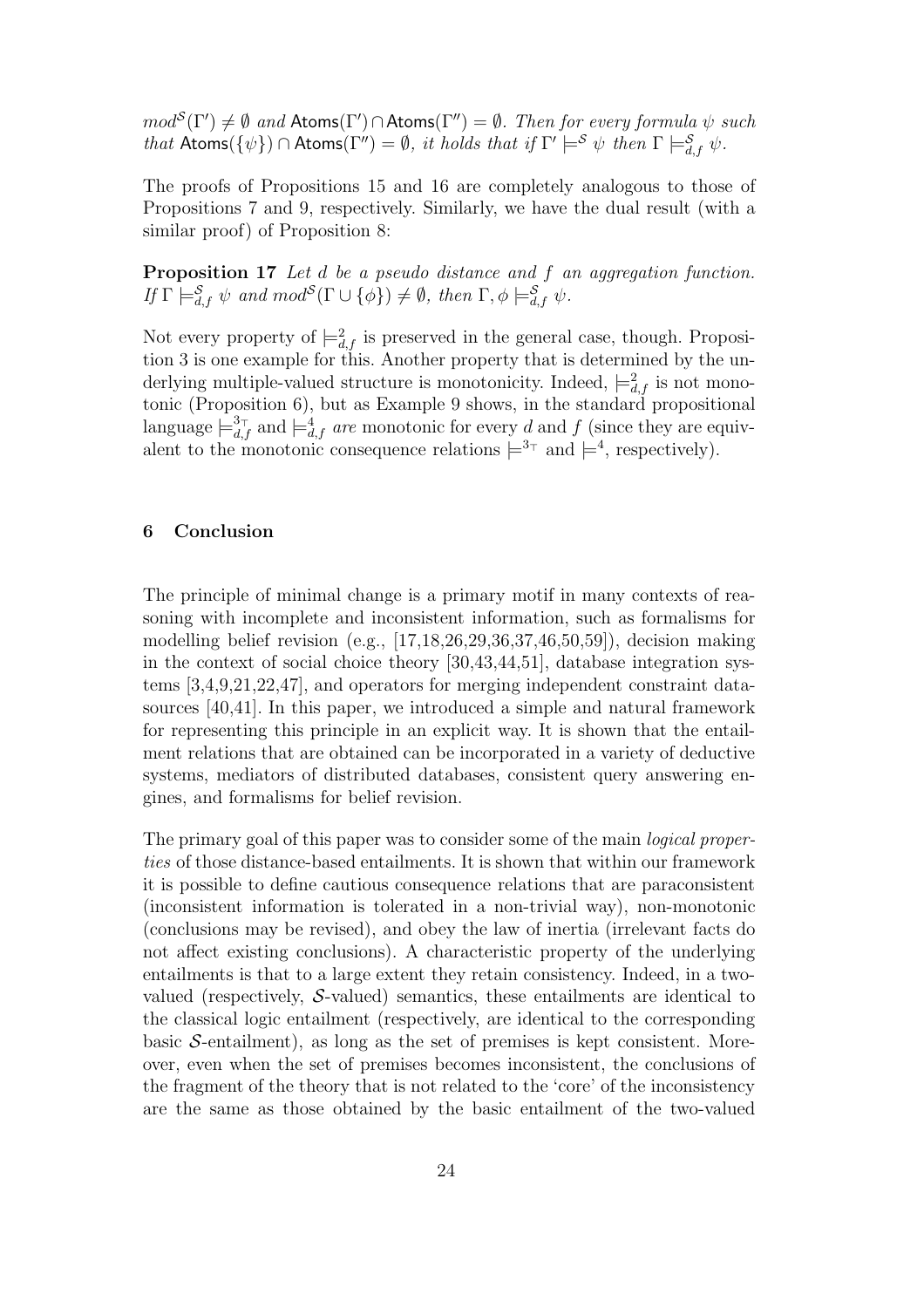(respectively, the  $S$ -valued) logic, whenever only this consistent fragment is taken into account. In contrast to the entailment of classical logic, however, our formalisms are not degenerated in the presence of contradictions, so the set of conclusions is not 'exploded' in such cases.

Future work on this subject involves a development of proof systems for automated reasoning with distance-based considerations, and the incorporation of off-the-shelf computational tools for practical applications of distance-based reasoning.

#### Acknowledgement

I would like to thank the reviewers of the paper for their helpful comments and suggestions.

# References

- [1] S. Abiteboul, R. Hull, and V. Vianu. Foundations of Databases. Addison-Wesley, 1995.
- [2] C. E. Alchourrón, P. Gärdenfors, and D. Makinson. On the logic of theory change: Partial meet contraction and revision function. Journal of Symbolic Logic, 50:510–530, 1985.
- [3] M. Arenas, L. Bertossi, and J. Chomicki. Consistent query answers in inconsistent databases. In Proc. 18th Symp. on Principles of Database Systems (PODS'99), pages 68–79, 1999.
- [4] M. Arenas, L. Bertossi, and J. Chomicki. Answer sets for consistent query answering in inconsistent databases. Theory and Practice of Logic Programming, 3(4–5):393–424, 2003.
- [5] O. Arieli. Paraconsistent preferential reasoning by signed quantified Boolean formulae. In R. de Mántaras and L. Saitta, editors, *Proc. 16th European* Conference on Artificial Intelligence (ECAI'04), pages 773–777. IOS Press, 2004.
- [6] O. Arieli. Paraconsistent reasoning and preferential entailments by signed quantified Boolean formulae. ACM Transactions on Computational Logic, 8(3), 2007. To Appear.
- [7] O. Arieli and A. Avron. The value of the four values. Artificial Intelligence, 102(1):97–141, 1998.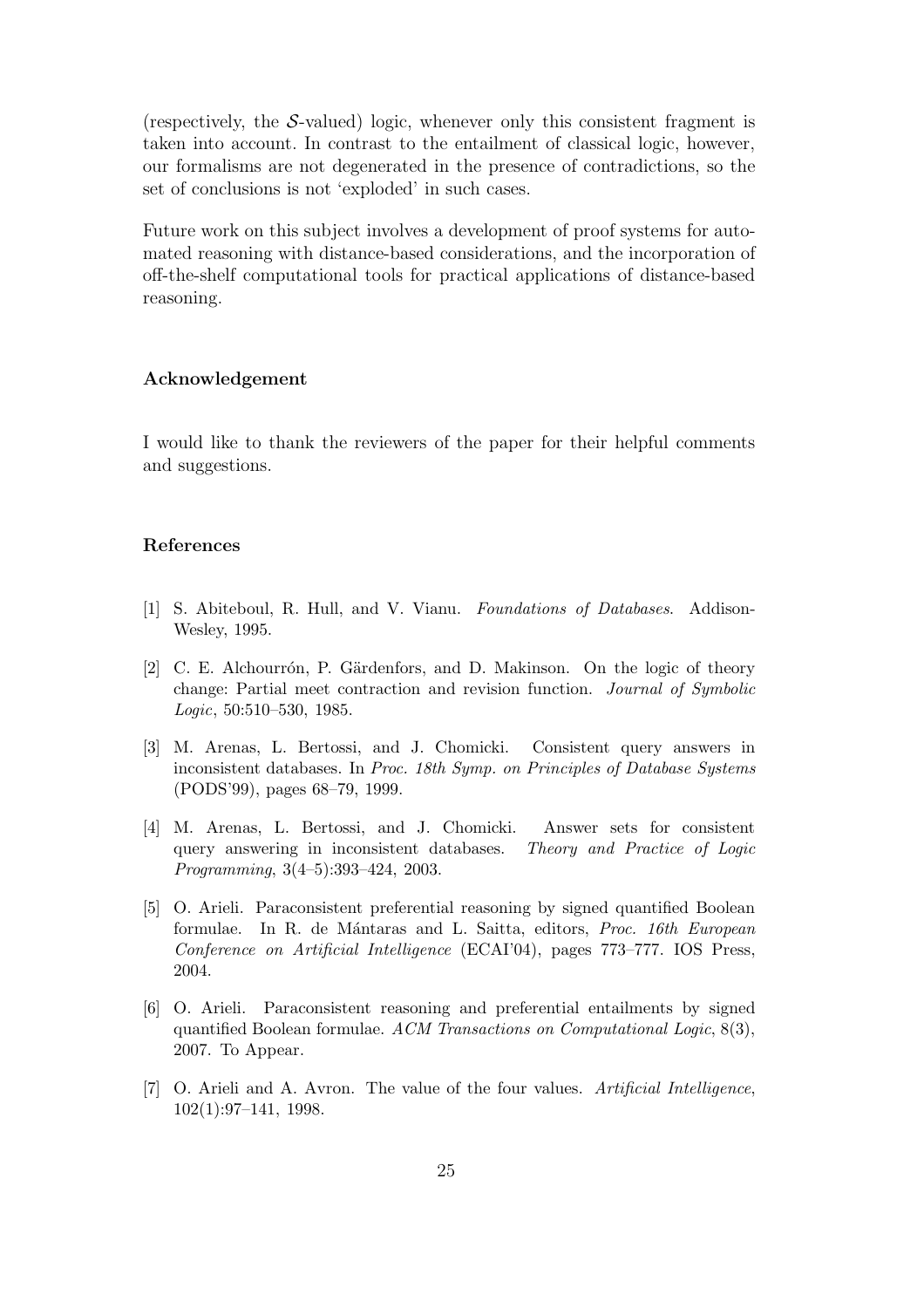- [8] O. Arieli and M. Denecker. Reducing preferential paraconsistent reasoning to classical entailment. Journal of Logic and Computation, 13(4):557–580, 2003.
- [9] O. Arieli, M. Denecker, and M. Bruynooghe. Distance-based repairs of databasese. In M.Fisher et al., editor, Proc. 10th European Conference on Logics in Artificial Intelligence (JELIA'06), number 4160 in LNAI, pages 43– 55. Springer, 2006.
- [10] O. Arieli, M. Denecker, B. Van Nuffelen, and M. Bruynooghe. Computational methods for database repair by signed formulae. Annals of Mathematics and Artificial Intelligence, 46(1–2):4–37, 2006.
- [11] A. Avron. Natural 3-valued logics: Characterization and proof theory. Journal of Symbolic Logic, 56(1):276–294, 1991.
- [12] D. Batens. Dynamic dialectical logics. In G. Priest, R. Routely, and J. Norman, editors, Paraconsistent Logic. Essay on the Inconsistent, pages 187– 217. Philosophia Verlag, 1989.
- [13] D. Batens. Inconsistency-adaptive logics. In E. Orlowska, editor, Logic at Work, pages 445–472. Physica Verlag, 1998.
- [14] D. Batens, C. Mortenson, G. Priest, and J. Van Bendegem, editors. Frontiers of Paraconsistent Logic. Research Studies Press, 2000.
- [15] N. D. Belnap. How a computer should think. In G. Ryle, editor, Contemporary Aspects of Philosophy, pages 30–56. Oriel Press, 1977.
- [16] N. D. Belnap. A useful four-valued logic. In J. M. Dunn and G. Epstein, editors, Modern Uses of Multiple-Valued Logics, pages 7–37. Reidel Publishing Company, 1977.
- [17] J. Ben Naim. Lack of finite characterizations for the distance-based revision. In Proc 10th Int. Conf. on Principles of Knowledge Representation and Reasoning (KR'06), pages 239–248. AAAI Press, 2006.
- [18] S. Benferhat, C. Cayrol, D. Dubois, J. Lang, and H. Prade. Inconsistency management and prioritized syntax-based entailment. In Proc. 13th Int. Joint Conference on Artificial Intelligence (IJCAI'93), pages 640–645, 1993.
- [19] L. Bravo and L. Bertossi. Logic programming for consistently querying data integration systems. In G. Gottlob and T. Walsh, editors, Proc. 18th Int. Joint Conference on Artificial Intelligence (IJCAI'03), pages 10–15, 2003.
- [20] W. Carnielli, M. Coniglio, and I. Dóttaviano, editors. *Paraconsistency: The* Logical Way to the Inconsistent, volume 228 of Lecture Notes in Pure and Applied Mathematics. Marcel Dekker, 2002.
- [21] J Chomicki. Consistent query answering: Five easy pieces. In Proc. 11th International Conference on Database Theory (ICDT'07), number 4353 in LNCS, pages 1–17. Springer, 2007.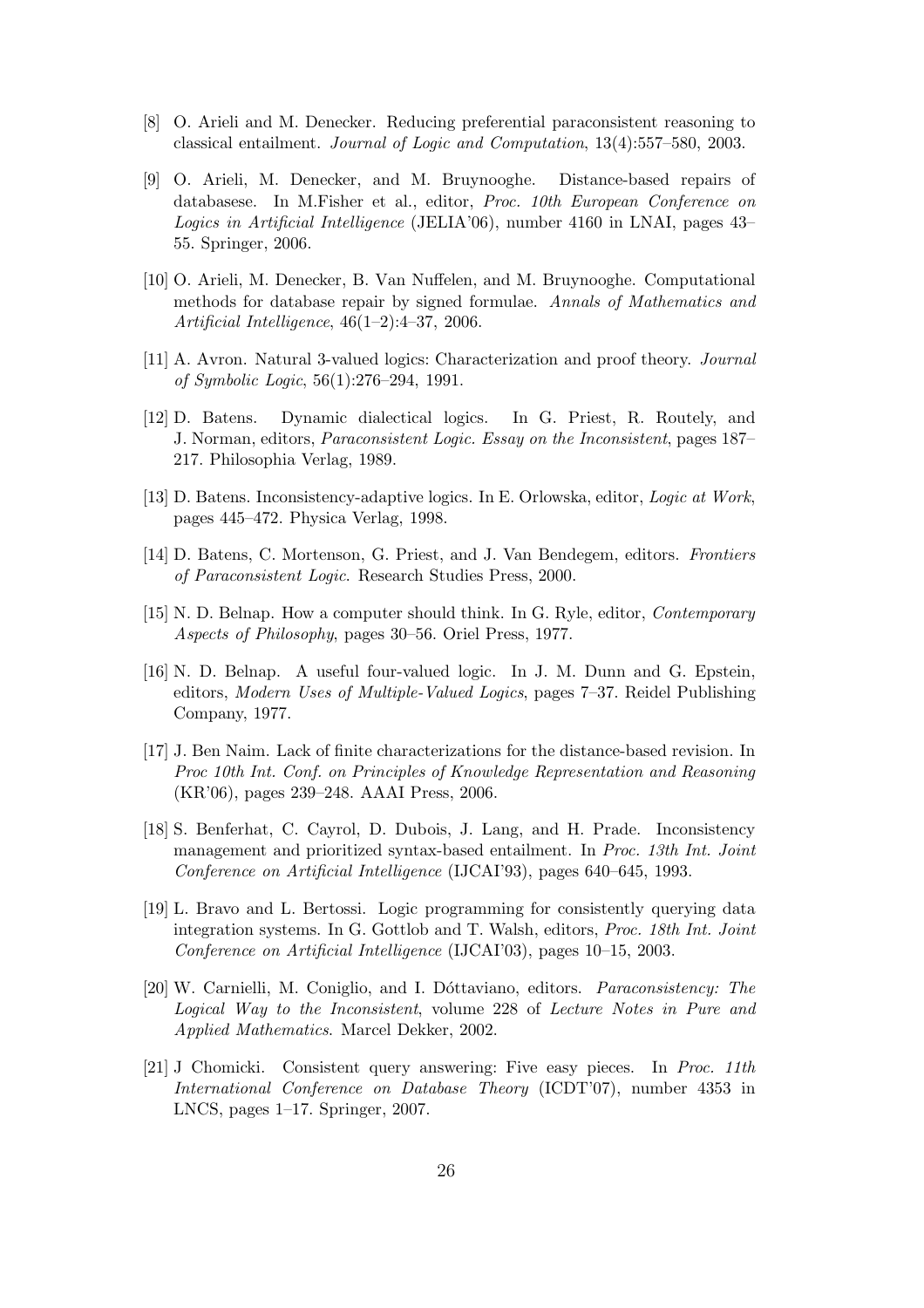- [22] J. Chomicki and J. Marchinkowski. Minimal-change integrity maintenance using tuple deletion. Information and Computation, 197(1–2):90–121, 2005.
- [23] N. C. A. da Costa. On the theory of inconsistent formal systems. Notre Dame Journal of Formal Logic, 15:497–510, 1974.
- [24] M. Dalal. Investigations into a theory of knowledge base revision. In Proc. National Conference on Artificial Intelligence (AAAI'98), pages 475–479. AAAI Press, 1988.
- [25] S. de Amo, W. A. Carnielli, and J. Marcos. A logical framework for integrating inconsistent information in multiple databases. In Proc. 2nd Int. Symp. on Foundations of Information and Knowledge Systems (FoIKS'02), number 2284 in LNCS, pages 67–84. Springer, 2002.
- [26] J. Delgrande. Preliminary considerations on the modelling of belief change operators by metric spaces. In Proc. 10th Int. Workshop on Non-Monotonic Reasoning (NMR'04), pages 118–125, 2004.
- [27] J. Delgrande, D. Dubois, and J. Lang. Iterated revision and prioritized merging. In Proc 10th Int. Conf. on Principles of Knowledge Representation and Reasoning (KR'06), pages 210–220. AAAI Press, 2006.
- [28] I. D'ottaviano. The completeness and compactness of a three-valued first-order logic. Revista Colombiana de Matematicas, XIX(1–2):31–42, 1985.
- [29] D. Dubois and H. Prade. Belief change and possibility theory. In P. Gärdenfors, editor, Belief Revision, pages 142–182. Cambridge Press, 1992.
- [30] D. Eckert and G. Pigozzi. Belief merging, judgment aggregation, and some links with social choice theory. In J. Delgrande, J. Lang, H. Rott, and J. Tallon, editors, Proc. Dagstuhl Seminar No.05321. 2005.
- [31] T. Eiter, M. Fink, G. Greco, and D. Lembo. Efficient evaluation of logic programs for querying data integration systems. In Proc. 19th Int. Conf. on Logic Programming (ICLP'03), number 2916 in LNCS, pages 163–177. Springer, 2003.
- [32] R. L. Epstein. The Semantic Foundations of Logic. Vol.I: Propositional Logics. Kluwer, 1990.
- [33] M. Fitting. Kleene's logic, generalized. Logic and Computation, 1:797–810, 1990.
- [34] D. Gabbay. Theoretical foundation for non-monotonic reasoning, Part II: Structured non-monotonic theories. In B. Mayoh, editor, Proc. 3rd Scandinavian Conf. on Artificial Intelligence (SCAI'91), Frontiers in Artificial Intelligence and Applications, Volume 12, pages 19–39. IOS Press, 1991.
- [35] S. Greco and E. Zumpano. Querying inconsistent databases. In Proc. Int. Conf. on Logic Programming and Automated Reasoning (LPAR'2000), number 1955 in LNAI, pages 308–325. Springer, 2000.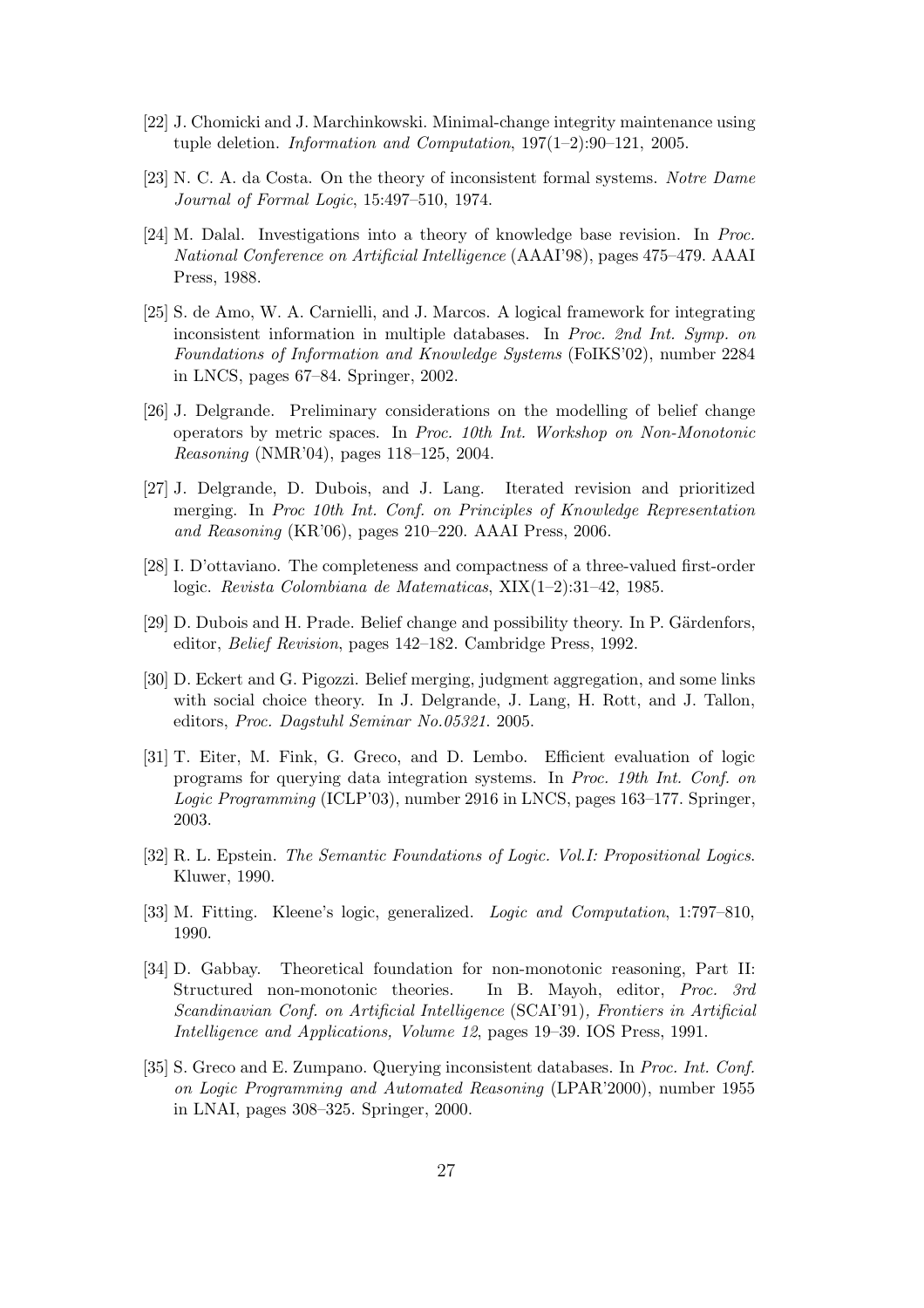- [36] A. Grove. Two modellings for theory change. Journal of Philosophical Logic, 17:157–180, 1988.
- [37] Katsumo H. and A. O. Mendelzon. Propotisional knowldge base revision and minimal change. Artificial Intelligence, 52:263–294, 1991.
- [38] P. Hájek. *Metamatematics of Fuzzy Logic*. Kluwer, 1998.
- [39] S. C. Kleene. Introduction to Metamathematics. Van Nostrand, 1950.
- [40] S. Konieczny, J. Lang, and P. Marquis. Distance-based merging: A general framework and some complexity results. In Proc 8th Int. Conf. on Principles of Knowledge Representation and Reasoning (KR'02), pages 97–108. Morgan Kaufmann Publishers, 2002.
- [41] S. Konieczny and R. Pino Pérez. Merging information under constraints: a logical framework. Logic and Computation, 12(5):773–808, 2002.
- [42] S. Kraus, D. Lehmann, and M. Magidor. Nonmonotonic reasoning, preferential models and cumulative logics. Artificial Intelligence, 44(1–2):167–207, 1990.
- [43] C. Lafage and J. Lang. Logical representation of preference for group decision making. In Proc 7th Int. Conf. on Principles of Knowledge Representation and Reasoning (KR'2000), pages 457–468. Morgan Kaufmann Publishers, 2000.
- [44] C. Lafage and J. Lang. Propositional distances and preference representation. In Proc. 6th European Conference on Symbolic and Quantitative Approaches to Reasoning with Uncertainty (ECSQARU'01), number 2143 in LNAI, pages 48–59. Springer, 2001.
- [45] D. Lehmann and M. Magidor. What does a conditional knowledge base entail? Artificial Intelligence, 55:1–60, 1992.
- [46] D. Lehmann, M. Magidor, and K. Schlechta. Distance semantics for belief revision. Journal of Symbolic Logic, 66(1):295–317, 2001.
- [47] J. Lin and A. O. Mendelzon. Knowledge base merging by majority. In Dynamic Worlds: From the Frame Problem to Knowledge Management. Kluwer, 1999.
- [48] D. Makinson. General patterns in nonmonotonic reasoning. In D. Gabbay, C. Hogger, and J. Robinson, editors, Handbook of Logic in Artificial Intelligence and Logic Programming, volume 3, pages 35–110. Oxford Science Publications, 1994.
- [49] J. McCarthy. Circumscription A form of non monotonic reasoning. Artificial Intelligence, 13(1–2):27–39, 1980.
- [50] P. Peppas, S. Chopra, and N. Foo. Distance semantics for relevancesensitive belief revision. In Proc 9th Int. Conf. on Principles of Knowledge Representation and Reasoning (KR'04), pages 319–328. AAAI Press, 2004.
- [51] G. Pigozzi. Two aggregation paradoxes in social decision making: the ostrogorski paradox and the discursive dilemma. Episteme: A Journal of Social Epistemology, 2(2):33–42, 2005.